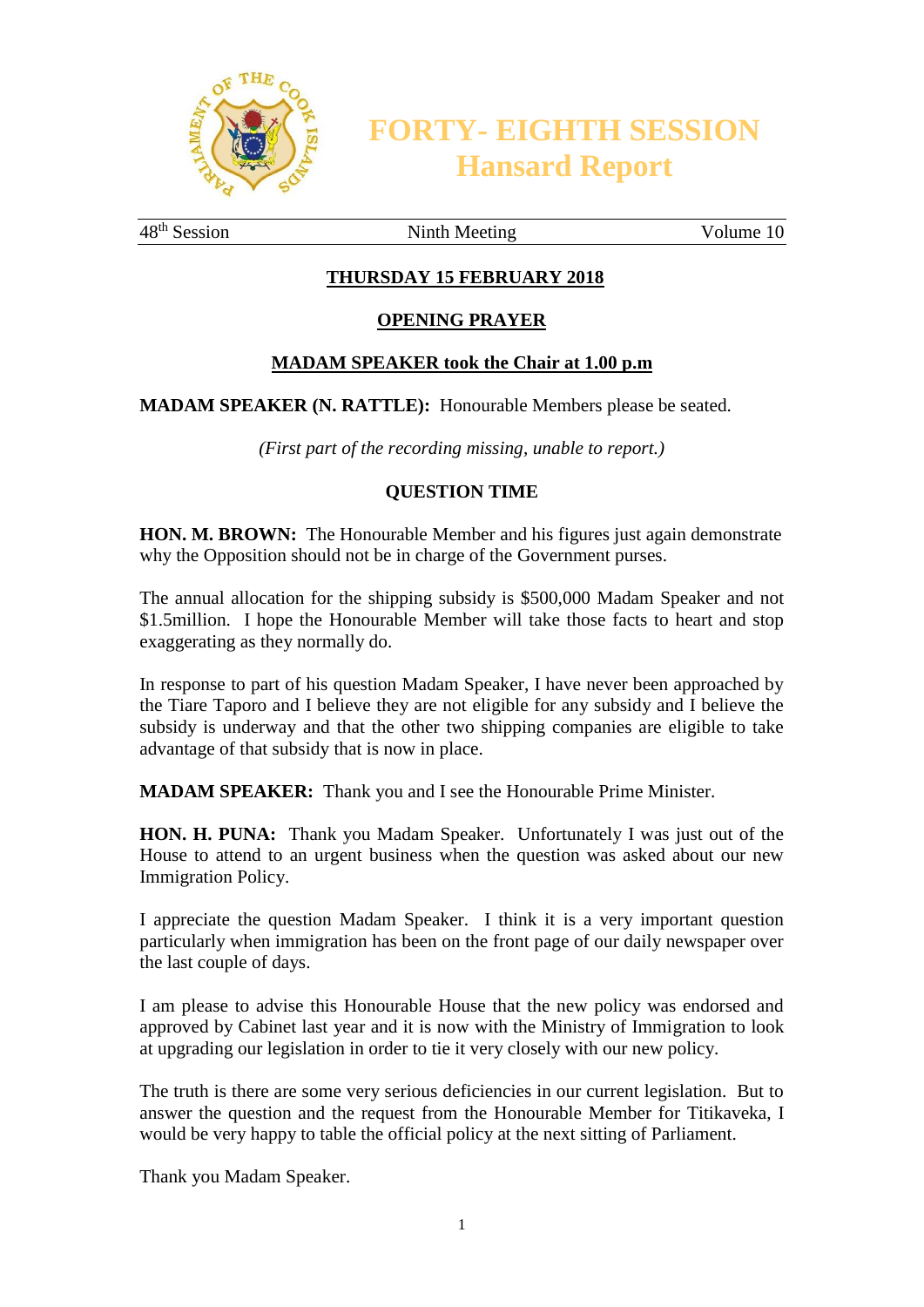**MADAM SPEAKER:** Thank you and I see the Honourable James Beer.

**MR J. BEER:** Thank you Madam Speaker. Good afternoon to you and good afternoon to every one of our Members of Parliament particularly to our Prime Minister, Deputy Prime Minister, Ministers of Cabinet and to my Honourable colleagues here on the right-hand side of the Chamber.

Madam Speaker, my question is to the Minister of Finance. Can the Minister please advise this House whether or not he has instructed the Amnesty Office in relation to the tax right off to begin the processing of such in relation to the Government's new policy position on this.

**MADAM SPEAKER:** Thank you and I see the Minister of Finance.

**HON. M. BROWN:** Thank you, Madam Speaker. In response to the question I have had discussions with my tax officials and to determine the best way to implement this new policy initiative that the Government has announced.

There will be some legislative amendments required not just to make this effective but also to I guess, legalise the work that the Government will be doing but from an administrative perspective the Ministry is beginning their work on how to implement this amnesty. Thank you, Madam Speaker.

**MADAM SPEAKER:** Thank you, I see the Honourable James Beer.

**MR J. BEER:** Supplementary question, Madam Speaker to the Minister of Finance. Can the Minister of Finance advice this House as to the amnesty period that the Prime Minister has indicated at the end of March. Is there enough time for his office to provide to this House the necessary legislation or is there going to be a further extension to that amnesty period.

**MADAM SPEAKER:** Thank you, I see the Minister of Finance.

**HON. M. BROWN:** Thank you, Madam Speaker I expect the legislation to be tabled before this House next week. If there is a requirement that we need to extend the amnesty as we have done from December to March in order to comply with time lines then that option is open to us but we certainly have not made any decision on that. Thank you, Madam Speaker.

**MADAM SPEAKER:** Thank you, I see the Honourable Member James Beer.

**MR J. BEER:** A further supplementary question to the Minister of Finance, Madam Speaker. Can the Minister please advice this House whether or not he believes that the amnesty passed in 2017 actually has a finish date?

**MADAM SPEAKER:** Thank you, I see the Honourable Minister of Finance.

**HON. M. BROWN:** Thank you, Madam Speaker. I believe that that question requires an answer from an expert in the legal definition that is in the law that we passed last year.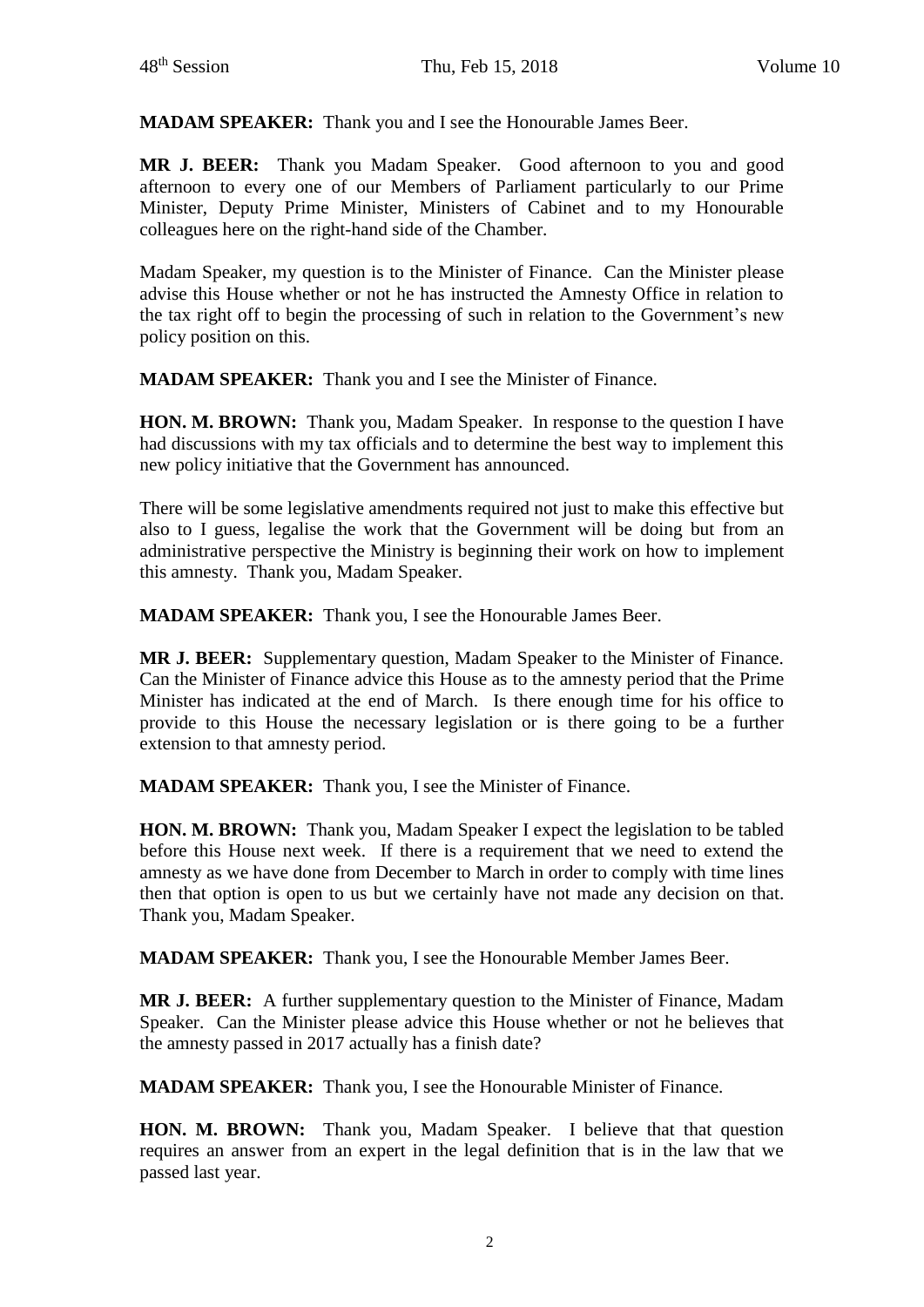But from a layman's perspective, Madam Speaker from somebody who is not a lawyer I think that there is an open end to the amnesty and the legislation that we will table before us next week will close that open end. Thank you.

**MADAM SPEAKER:** Thank you and I see the Honourable Tangata Vavia.

**MR T. VAVIA:** Thank you, Madam Speaker. My question is to the Minister of Finance. The question is around the decision of the tax amnesty which I believe is illconceived and not in the best interest of the people of the Cook Islands particularly the 12 thousand odd people in this country against the thousand few that has received the tax amnesty.

Therefore, I will start right here in this House first, could you tell this House who are the MPs that has received the royal tax amnesty in this House, the people in this House which means the Members of Parliament and if you can name them.

The whole of the Cook Islands are agitated about this and that is why I said it is illconceived a thousand over about 12 thousand people in the Cook Islands. That 12 thousand is affected by that.

**HON. M. BROWN:** Is this a question?

**MR T. VAVIA:** Yes, the question is tell us, who these people are in this House. Thank you, Madam Speaker.

**MADAM SPEAKER:** Thank you and I see the Minister of Finance.

**HON. M. BROWN:** It is typical Madam Speaker of the Democratic Party that they want to know, persecute, prosecute, jail and arrest those Cook Islanders who are struggling. They are more concerned.

**MADAM SPEAKER:** Order please, order please if you want to listen to the answer please.

**HON. M. BROWN:** The Democratic Party is more concerned with those people who are doing well and they asked the question yesterday how are these people going to do even better. What is the reward for them, no concern for those Cook Islanders who are struggling, who are leaving this country, who are closing their businesses because of the burdens on them? The Opposition, they do not care about those people?

This is the difference between the Opposition and the Government and we should call them the accusers. This is the difference between them and us the tribe of love and we are here Madam Speaker as a Government that is helping those down trodden, persecuted, prosecuted, making sure that those burdens are taken off them.

God help us if the Democratic Party comes to power and they will change the laws to hunt down these people who are already down trodden, what a disgrace.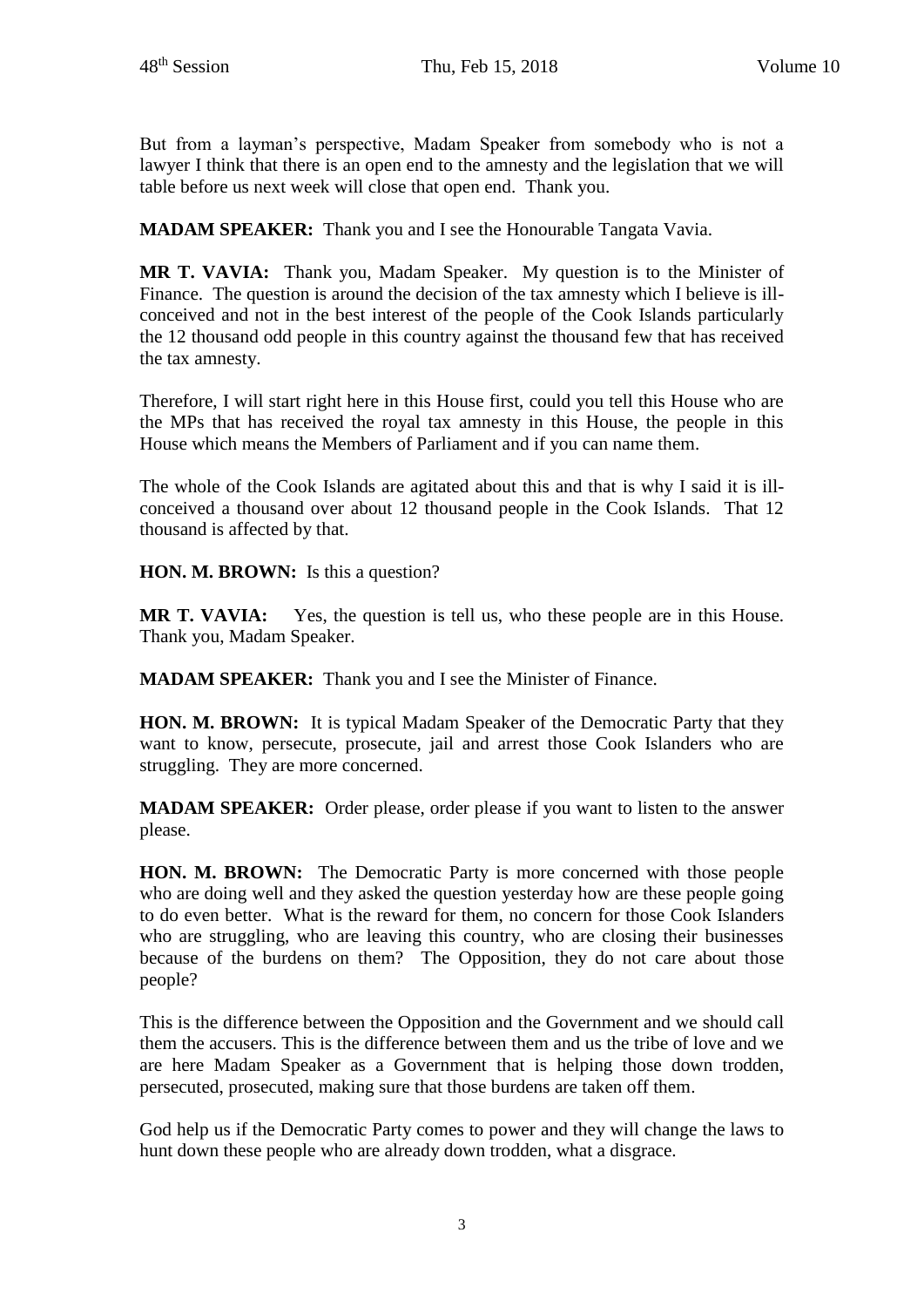Madam Speaker, I am not going to fall into their simple trap that the Opposition have laid out for me to start announcing names of individual tax accounts and tax clients.

They know full well Madam Speaker that the confidentiality and the privacy of every individual is enabled and enshrined in the legislation of the Tax Department and it is an offence Madam Speaker for any employee of the Tax Department or anybody to reveal personal, individual tax details of anybody else.

**MADAM SPEAKER:** Honourable Members, only one person has the Floor, please be quiet.

**HON. M. BROWN:** I can see where they are trying to lead me into a child's trap to divulge information and therefore put myself up for breaching the legislation and possible challenge from the Opposition because that is how they do business. Madam Speaker we have seen in the past they take everything to Court, they prosecute they look at avenues where they can topple you through legal means not through electoral means.

**MR J. BEER:** Point of Order, Madam Speaker.

**MADAM SPEAKER:** What is your, Point of Order, Honourable Member?

**MR J. BEER:** Madam Speaker, the Minister of Finance has already answered the question.

# **MADAM SPEAKER:** He has.

**HON. M. BROWN:** If I may finish off my answer, Madam Speaker, that question deserves the contempt that it deserves, thank you.

**MADAM SPEAKER:** Gentlemen, since you have both taken the Floor and Honourable Angene before and you second, I will give you, Honourable Angene the Floor.

**MR G. ANGENE:** Thank you, Madam Speaker I have a question for the Minister of Health. I was happy to hear the Minister of Finance mention the tribe of love but we here on this side is the tribe of peace.

Question to the Minister of Health, last night I observed on TV an article about our septic system. I believe this is a new law being introduced into the country because my questioned will be based on seeking assistance for the people.

The question is what support will the Government offer to our people on this new system to the house owners on the beach side, which I believe will cost close to maybe \$17,000.00 to \$20, 000.00 on top of their existing septic system. They are required to upgrade to this new septic system especially those who are residing on the beach side.

Honourable Minister this is a new regulation and you know that I am a builder and we are required through the planning division of Government as well as the environment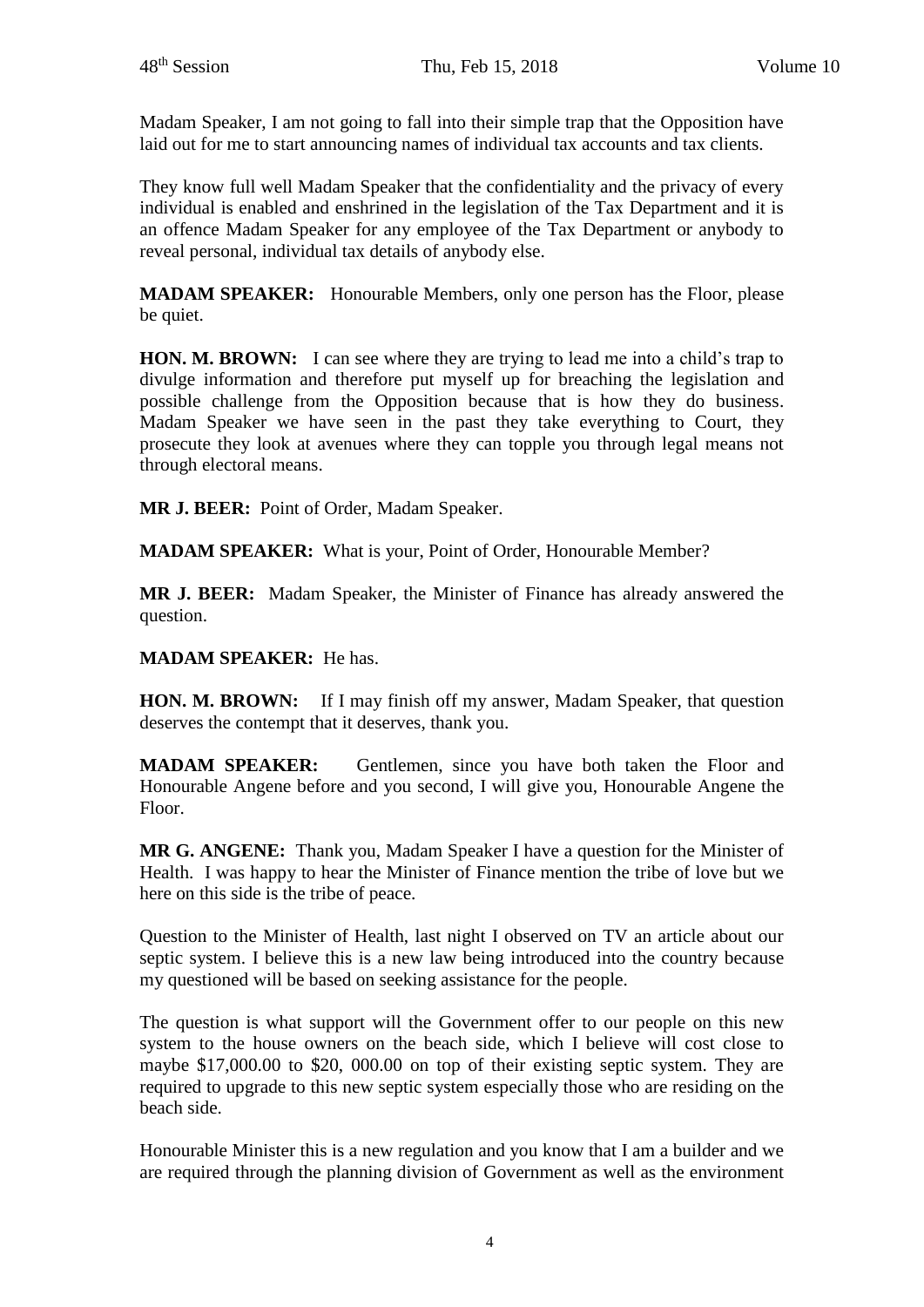and the health regulations to provide all our house plans to get it approved and stamped before we build the septic systems on to our lands on the beach area. Are you aware of this and what kind of support is the Government willing to provide to these home owners in order to upgrade the septic systems.

**MADAM SPEAKER:** Thank you and see the Minister of Health.

**HON. N. GLASSIE:** Thank you Madam Speaker, before I answer this question I would like to say it is about time we get some questions especially those of us sitting on this side of the House who are falling asleep, waiting for some questions to be posed to us.

At this time I will attempt to provide a good answer. Madam Speaker at this time my response to the question is that I am a little bit unsure as to the core of the question so I am requesting the Honourable Member, since I did not see the television programme last night I would like to ask the Honourable Member to write down the question properly and maybe there are other Government entities that are involved in this so I would like to ask the opportunity to research a little bit more and then come back to the House with a substantial answer.

**MADAM SPEAKER:** Thank you the Honourable Tangata Vavia, as the Honourable Iseraela has not spoken I will give him the Floor. You may ask for the Floor again. Honourable Iseraela you have the Floor.

**MR P. ISERAELA:** Thank you Madam Speaker – Kia Orana to all of us in the House today. My question is directed to the Minister of Finance. We see on our television the advertisement on the tax amnesty recently. I would like to ask you Minister and your tax department to please make a separate advertisement for our people in the Maori language so everyone including the Outer Islands can understand what this is all about.

I do not want my constituency to be confused and get left out from the benefit of this amnesty opportunity. Thank you.

**MADAM SPEAKER:** Thank you and I see the Minister of Finance.

**HON. M. BROWN:** Thank you Madam Speaker and thank you to our Member from Araura for his good question.

It is right that we take this message in our local language so our people can clearly comprehend what this tax amnesty is all about. You are correct Honourable Member we are obliged to ensure that our people fully understand this tax amnesty so they do not miss out on what it is offering – and can take advantage of the benefits of the tax amnesty. Thank you Madam Speaker.

**MADAM SPEAKER:** Thank you, and I see the Honourable Tama Tuavera, you have the Floor.

**MR T. TUAVERA:** Thank you Madam Speaker. My question goes to the Minister of Health. I was troubled hearing what he said on the radio this morning.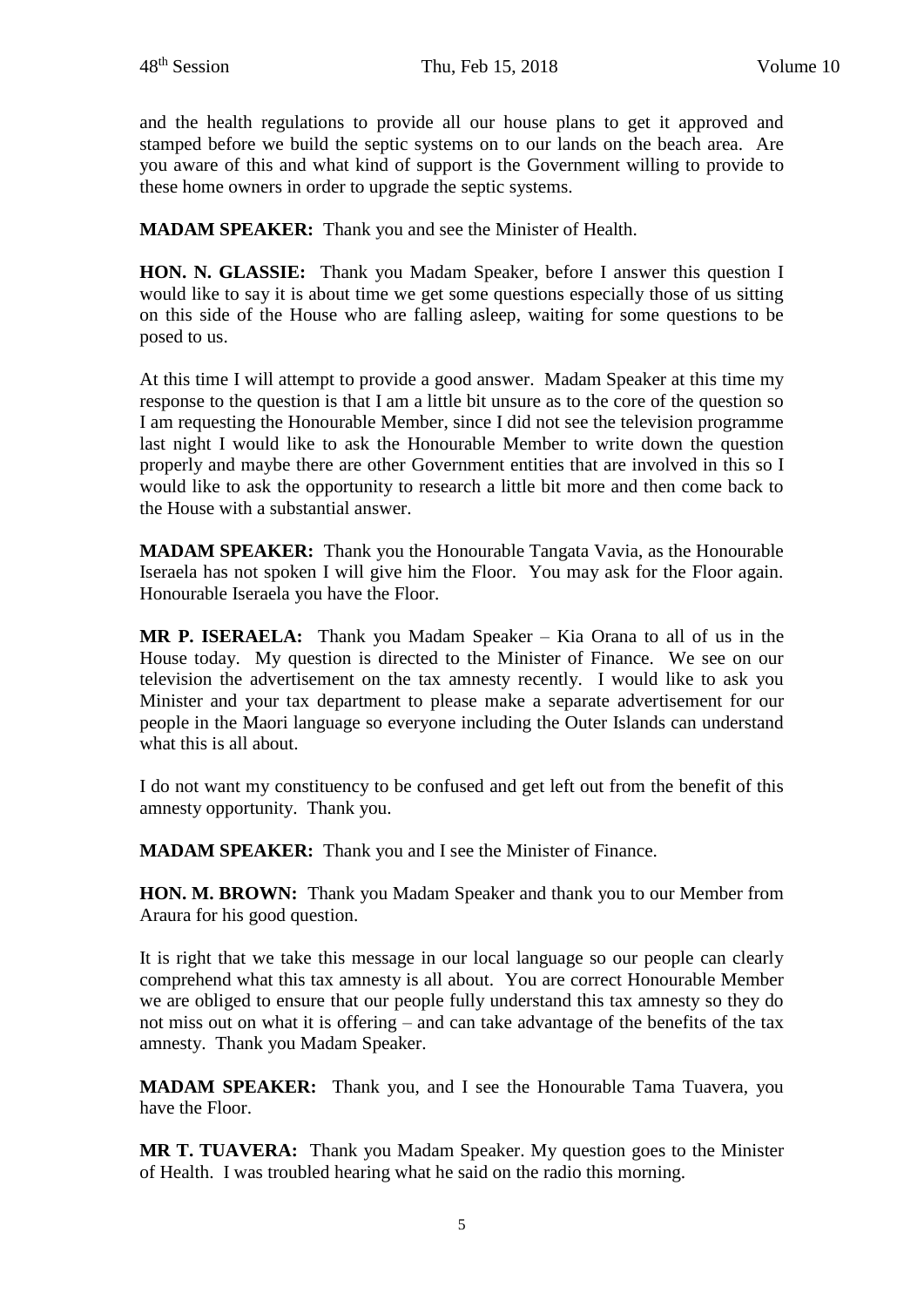On the radio it was mentioned that people went up the hospital last weekend and there were not enough doctors to examine these sick people. He did not respond to these concerns that were raised to him on the radio.

Secondly, I was hurt because he said that our people are dying way before they are supposed to die. I did not expect this to come out of his mouth because he is the Minister of Health.

Last year, I mentioned in this House of the case of my cousin who went to New Zealand with a ruptured kidney, for she had waited a long time to be referred to New Zealand for treatment. When she got to New Zealand and the doctor examined her, she was told by the doctor, if she stayed for another 48 hours she would die.

**HON. N. GLASSIE:** Point of Order, Madam Speaker.

**MADAM SPEAKER:** What is your Point of Order?

**HON. N. GLASSIE:** Question time is asking questions, not preaching.

**MADAM SPEAKER:** Perhaps you do not want to tell a long story, just come to the point.

**MR T. TUAVERA:** Okay Madam Speaker, but I still want to point out that the doctors said that within 48 hours you would die.

Here is my question to the Minister of Health. Number One, who is in charge of the Ministry of Health, you or the Secretary because you were starting to pass the buck on the radio this morning.

**MADAM SPEAKER:** Thank you and I see the Minister of Health.

**HON. N. GLASSIE:** Thank you Madam Speaker, this is one of the soggiest questions that I have ever received.

The Member for Ngatangiia I must warn him that whenever he says in this Honourable House he should stop misquoting because I got everything recorded. I never mentioned on the radio this morning during the talkback session that our people are dying. I will be more than happy to replay that, I never said that and you never say that.

Then he started talking about having no doctors after hours and then he went on to ask the question, who is in charge of the Ministry. The Member is so confused I do not know where he is coming from. Let me explain to him the answer, in terms of the Ministry of Health operational services and delivery that the Secretary of Health is in charge and we do not have a Secretary of Health yet, it is still to be appointed.

In terms of driving Government policies within the Ministry of Health that is the role of the Minister and to be fair that in terms of the daily management of the Ministry of Health that is the job of the Managers or Administrators that are appointed within the Ministry of Health.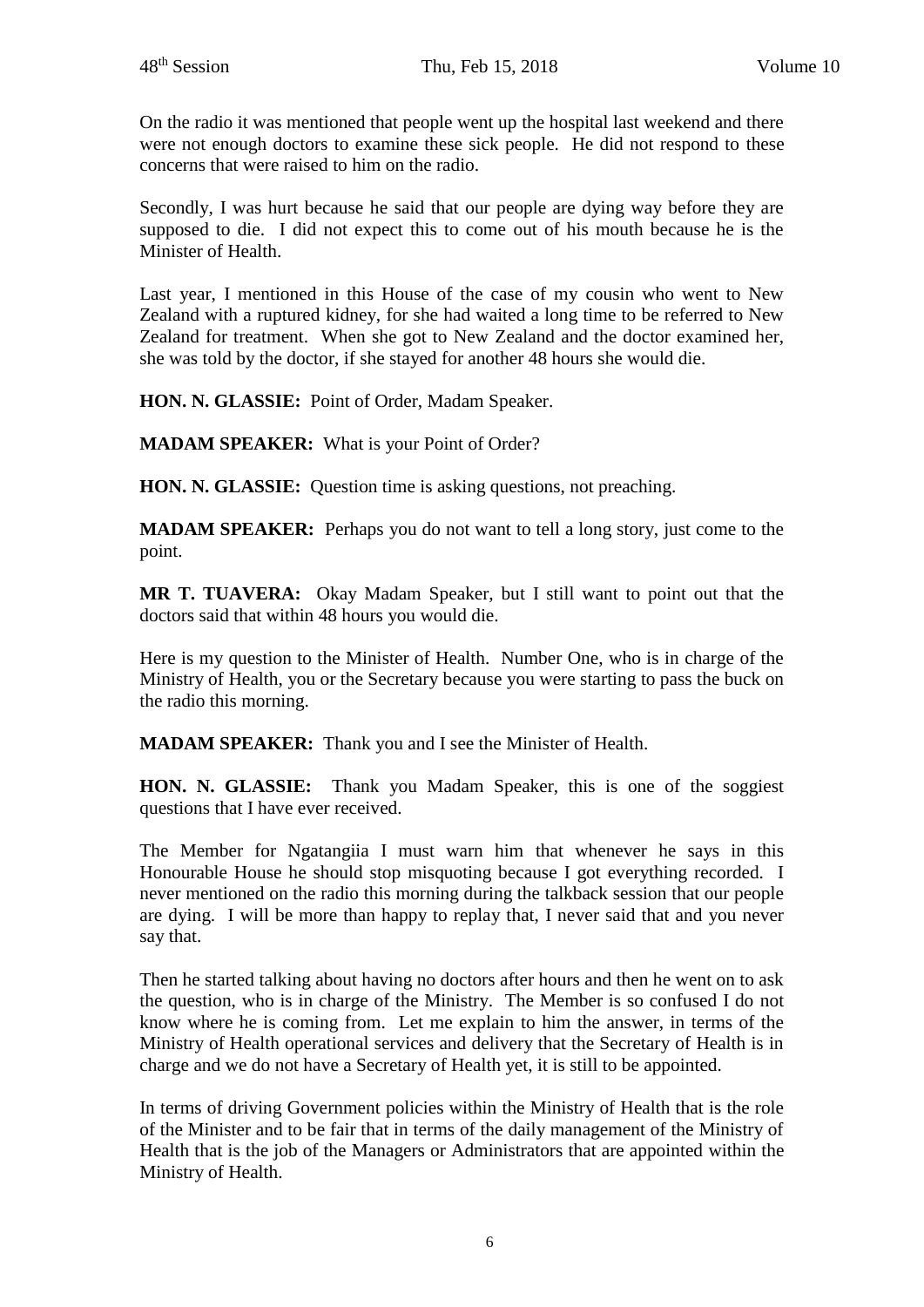So, it is not a simple answer to give in one go. But more specifically to the Minister, the Ministry of Health is managed and guided by strategic and annual plans. Those are the guiding documents that manage the Ministry.

**MADAM SPEAKER:** Thank you and see the Honourable Tangata Vavia.

**MR T. VAVIA:** Thank you Madam Speaker. My question is a supplementary question to the Minister of Health.

First the points asked by the Member Tama Tuavera is relevant. Relevant to the health of the people of this country. The point he raised I think there was not enough doctors to attend to patients at the hospital.

My question to the Minister is if there are not enough doctors where is the money for the Ministry of Health gone to? The Ministry of Health I think is the third highest funded Government Ministry by some \$9million or more, maybe \$13million.

The Member raise the question not because of what the Member has seen but what the people also has seen. No doctor means, no money. The question then is, where is the money?

**MADAM SPEAKER:** Thank you. I see the Minister of Health.

**HON. N. GLASSIE:** Thank you Madam Speaker. The moment I started protesting the moment they start picking on me and I love it. I enjoy every bit of it.

The first question raised to me was, where are the doctors? Then all of a sudden, he said, where is the money so the two does not really go together.

Let me do the best I can to answer these questions. The first question, where is the money? We have \$13million appropriated for the Ministry of Health. The second question, where is the money spent?

Madam Speaker, I only hope sometimes they can read the budget. That shows you they do not read the budget. The budget has been with us for the last ten months and they still do not know where all the money has been allocated. So, read your budget documents and you will see the breakdown of the \$13million.

The second point, if I could explain to this side of the House, is that we are the third appropriation Ministry of \$13million, that is the reason why we plan because we are still demanding for more appropriation because there is an increase in the cost of Pharmacy, costs drugs is always on the increase all the time.

Secondly, there is no way we can control the number of referrals from the outer islands to here and from here to New Zealand. Those are beyond our controls and they also cost money. There are also many other areas in the Ministry of Health that requires financial support.

**MADAM SPEAKER:** Thank you and I see the Honourable James Beer.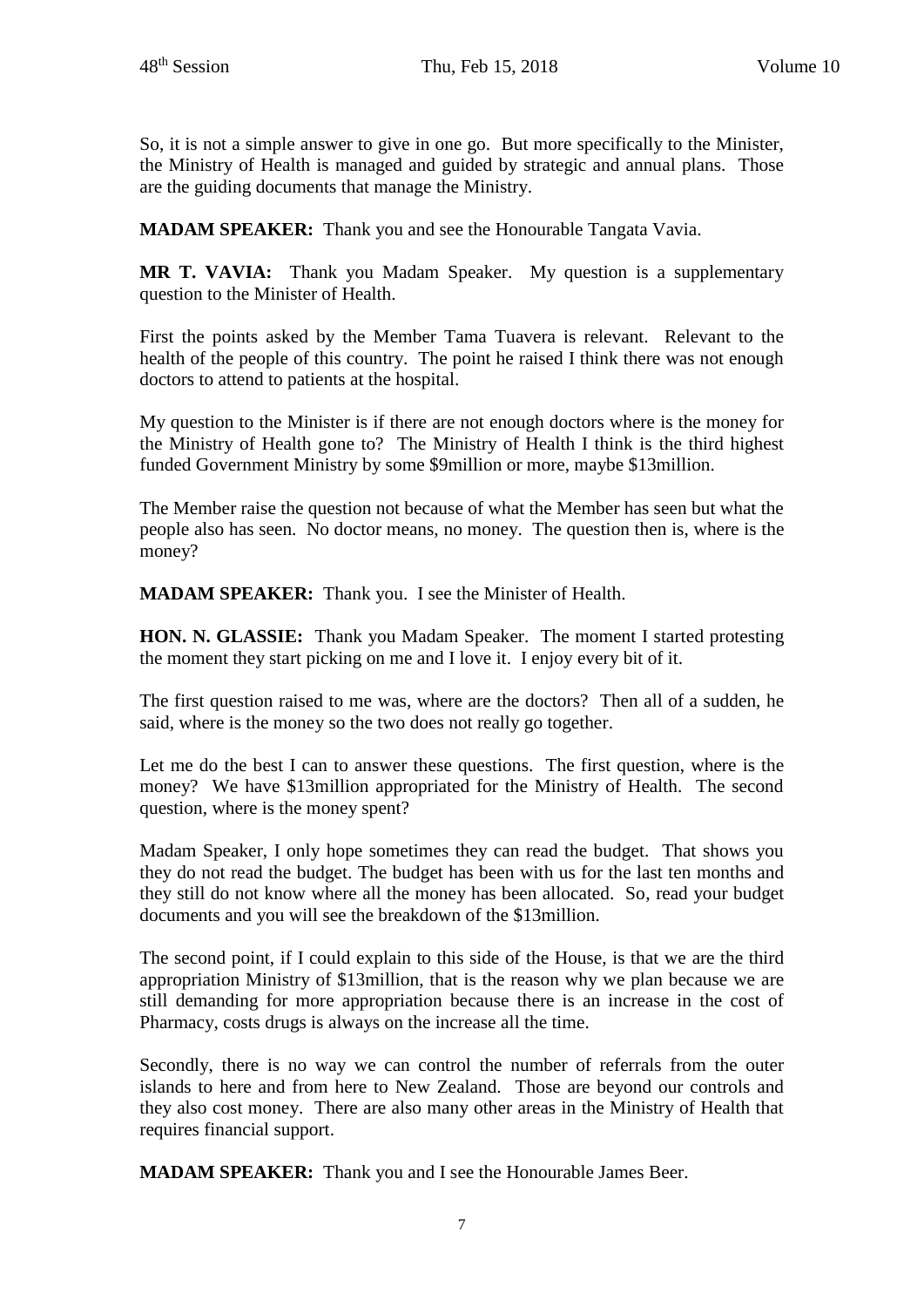**MR J. BEER:** A supplementary question to the Honourable Minister Nandi Glassie.

Minister, you talk about the budget so I am assuming you a person that knows a lot about the budget. Does the Ministry of Health have any indication or do you have any indicative numbers as how much New Zealand's Aid contribution to the Cook Islands is made up of the \$13million, that you were speaking about?

**MADAM SPEAKER:** Thank you and I see the Minister of Health.

**HON. N. GLASSIE:** The quick answer to the Honourable Member is that the New Zealand Government by way of their aid does not contribute to the \$13million of the Ministry of Health.

**MADAM SPEAKER:** Honourable Member, do you have a supplementary question to that? We have already had two supplementary questions, according to our Standing Orders, it is "a supplementary question". So, I think we have had enough supplementary questions on that particular question.

**MR J. BEER:** Madam Speaker, may I ask a question to the Minister of Finance?

**MADAM SPEAKER:** You may ask a question.

**MR N. GLASSIE:** He has about five supplementary questions.

**MADAM SPEAKER:** Actually, when you read your Standing Orders it says, "a supplementary question" but you can go ahead and ask your question to the Minister.

**MR J. BEER:** Minister, on the Order Paper for the last two days, there is a Motion before the House in terms of an enquiry that I am requesting that the Public Accounts Committee look into the processes by which the tax amnesty and the tax write off had occurred.

That Motion may well be given the opportunity to be discussed in today's meeting, would you be supportive of such an enquiry and if not, why not.

**MADAM SPEAKER:** Thank you and I see the Minister of Finance.

**HON. M. BROWN:** Thank you Madam Speaker. I have only just been brought to my notice about this notice of Motion that has been raised and on the Order Paper by James Beer.

According to Standing Orders, will require two full days notice before it is moved. I am having a look at the wording of this particular Motion Madam Speaker with the view that we do not politics into a very important matter before our people.

**MADAM SPEAKER:** Honourable Minister, could I just inform you that this was on the Order Paper yesterday but what I am concerned about is that we should not be asking questions on issues that are business of the House.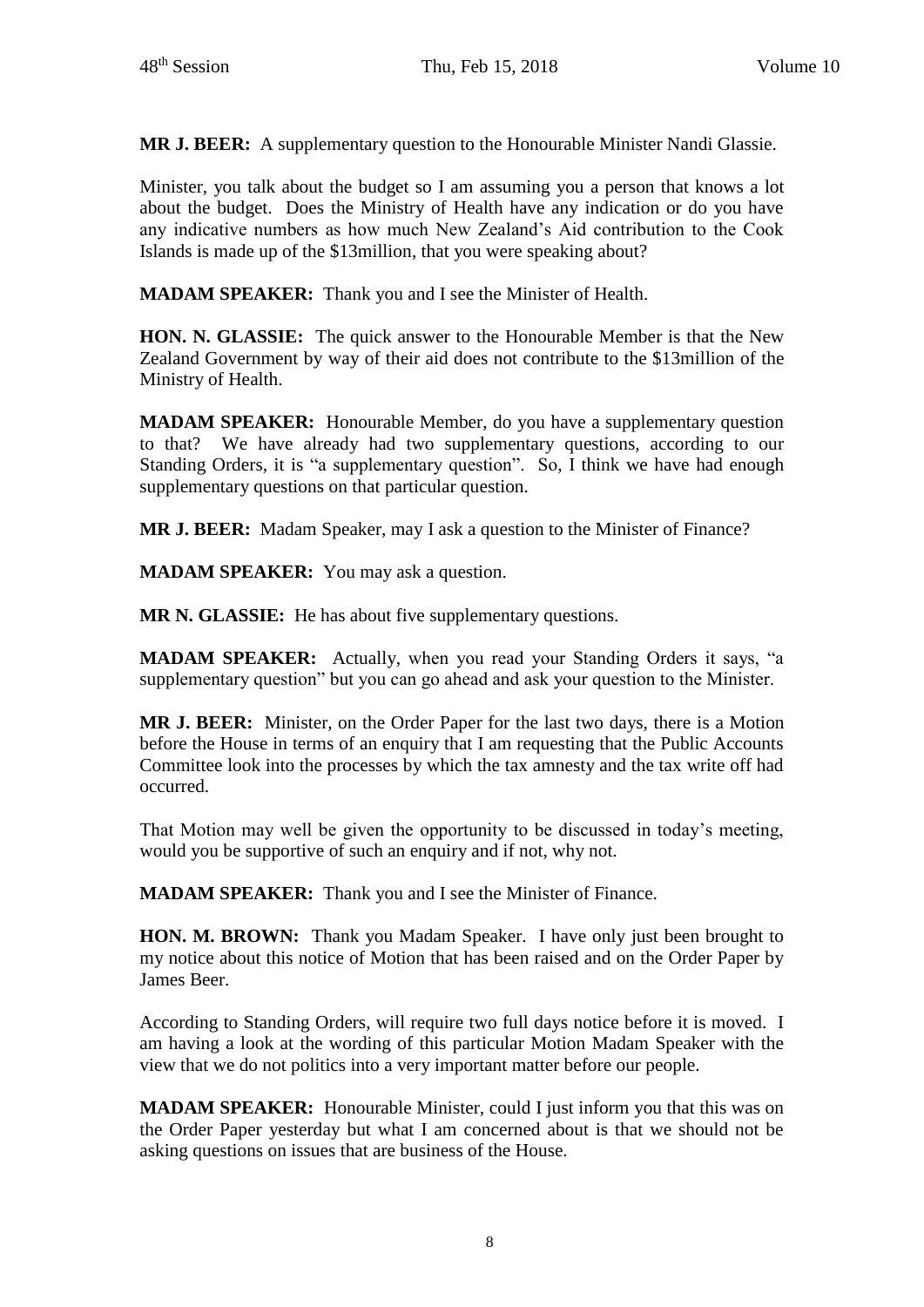**HON. M. BROWN:** Exactly.

**MADAM SPEAKER:** And if it is on the Order Paper, it is business of the House.

**HON. M. BROWN:** Yes and that was my point.

**MADAM SPEAKER:** So, we should not. I have just realised what it is that the question was about so we will not have that question answered.

**HON. M. BROWN:** Thank you Madam Speaker.

**MADAM SPEAKER:** Thank you. I see the Honourable William Heather you have the Floor.

**HON. W. HEATHER JNR:** My question Madam Speaker is to the Minister of Finance.

He mentioned about the United Nation seat on radio, we would like to know what he said or what their views are if we were to become a United Nation member and furthermore the benefits and risks if we were to become one.

**MADAM SPEAKER:** Did we not deal with that question yesterday?

**HON. W. HEATHER JNR:** No.

**MADAM SPEAKER:** I see the Honourable Minister Mark Brown.

**HON. M. BROWN:** The Honourable Member, the Leader of the Opposition has asked me about something that I spoke on radio regarding the United Nations and then asked me what is the benefits and what are some of the risks associated with the membership.

I am wondering whether the eight minutes left is sufficient time to do justice to his very in depth question. However, I will try my best.

I have spoken on radio on numerous occasions on the subject of United Nations membership so, I am not sure which radio session the Honourable Leader of the Opposition is referring to.

However, my message is being very consistent over the years in terms of United Nations membership. And the most consistent message that I have preached over the years in terms of why UN membership will benefit us is a simple one. That is, it allows us membership to numerous other UN agencies that currently we cannot be members of unless we are members of the United Nations.

There are numerous UN agencies Madam Speaker that run programmes for Pacific island countries to assist them in the development of their country that we are not part of because we are not part of these agencies unless we are a member of the United Nations. I will give you one example Madam Speaker.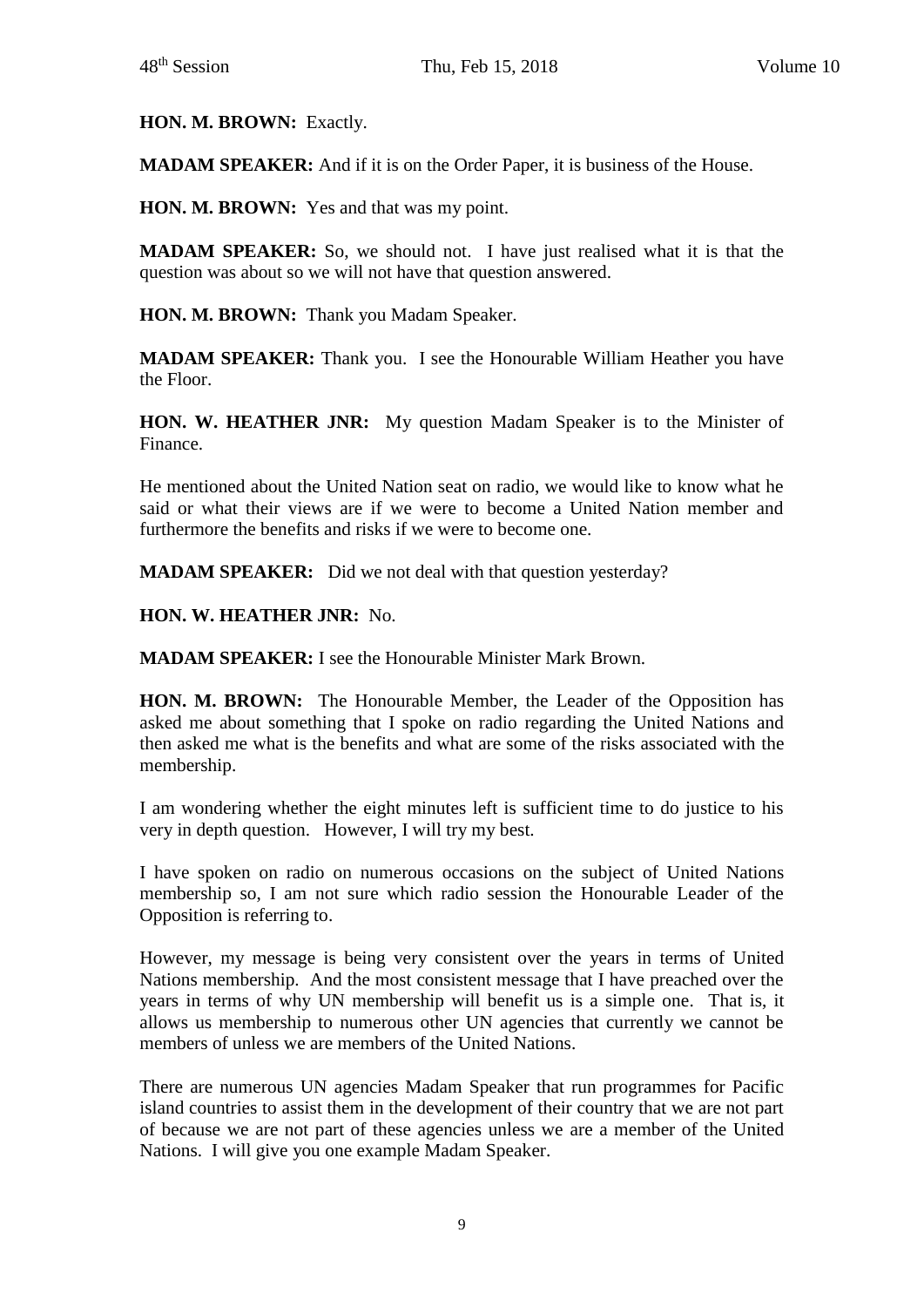The international telecommunications union is a United Nations body which member countries are aligned to or are members of and this body is involved in the establishment, development, the issues surrounding telecommunications. And the World Bank support and funds a number of projects and programmes around capacity building, in telecommunications around technical assistance and so forth.

And with our country about to table a new Telecommunications Bill before this House, we will see the establishment of a regulator's office assistance provided through the ITU to regulators around the Pacific will be something that we will not be able to tap into.

There are numerous other United Nation agencies Madam Speaker in different sectors, the power sector is another one with the Power Associations, there is development agencies as part of the United Nations which we are not a member of and unable to tap into their programmes that they provide. And of course, as alluded to by our Member from Murienua, the World Bank and the IMF.

And in terms of the World Bank, Madam Speaker five years ago the World Bank initiated the Pacific Catastrophe Risk Insurance Programme of which there were five pilot countries and we were excluded from this programme, Madam Speaker because even though we were the most qualified to be part of it, we were not a member of the World Bank and could not get into it.

Madam Speaker we saw the benefit of this Pacific Insurance Programme to protect us against future disasters. We met with the World Bank and looked for ways we could join this programme and in the end we agreed that we would pay our own premiums to be part of this pilot project as opposed to the other pilot countries who benefitted from the World Bank programme and not having to pay their premiums.

In the Cook Islands News of January  $12<sup>th</sup>$  Honourable James Beer wrote that we wanted to join the World Bank so that we could borrow money from the World Bank. To be more precise the Honourable Member said that, I actually said that, we wanted to join the World Bank so we could borrow more money.

I asked him to show me where ever have I said that statement that we wanted to join the World Bank because we wanted to borrow money. In fact, I called him a liar on radio. To date I still have not received any record of where I have said that statement that he alleges I have said.

He said look at the Hansard of a certain date I had a look and there was no mention of what I said in the Hansards. He said a date of the newspaper that I referred to it and I looked at that article in the newspaper and there was no mention of what I said.

So, I guess one of the risks, Madam Speaker that the Honourable Leader of the Opposition asked for is why would we want United Nation membership and what are the risks, well one obvious risk is that you get slandered by the Opposition when you make comments. Thank you, Madam Speaker.

**MADAM SPEAKER:** Not much time to ask a question Honourable Member.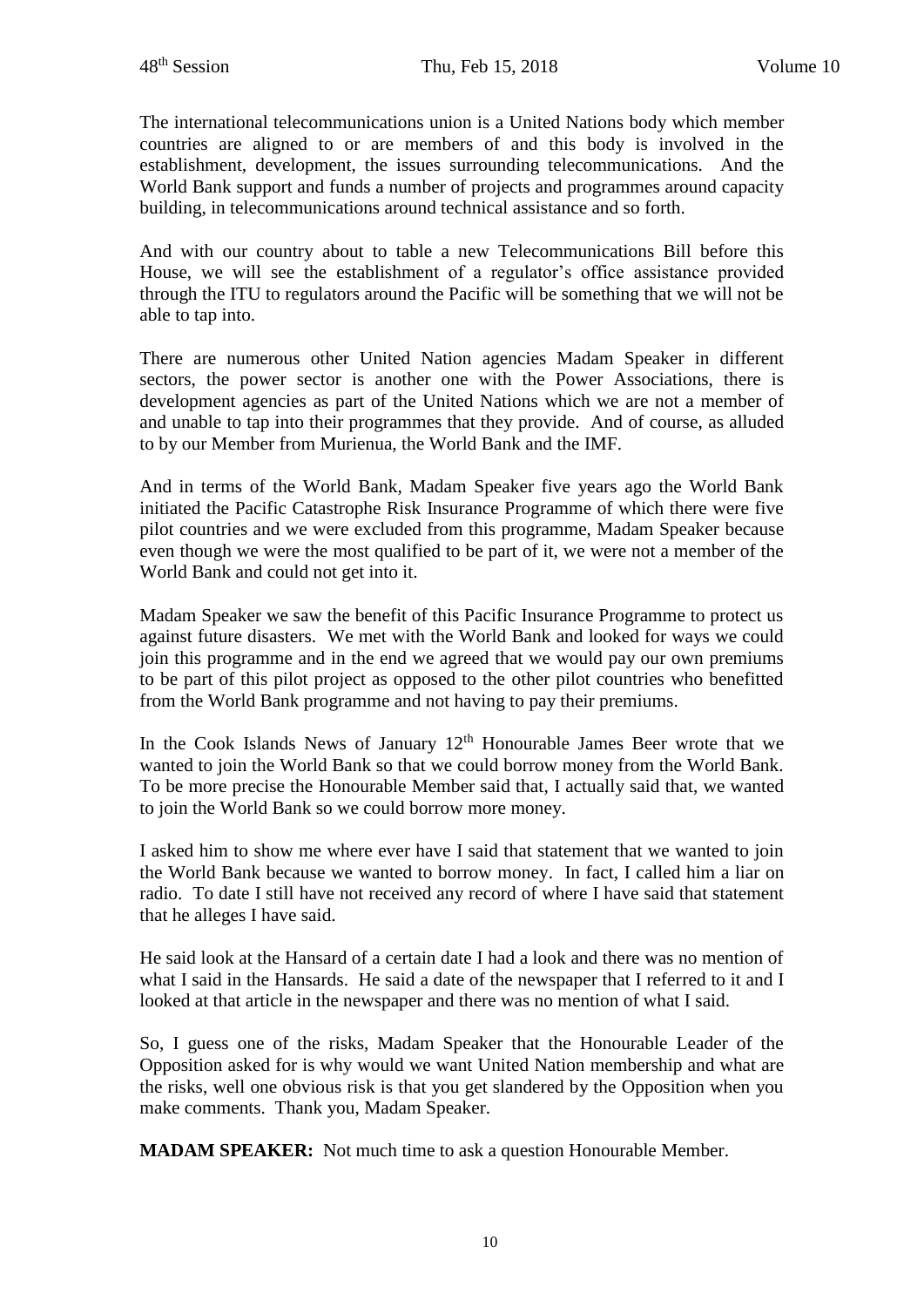**MR J. BEER:** It is not a question I would like to be able to answer the Minister of Finance because he has made an accusation and called me a liar. I would like to provide for this House if I do not mind saying so.

**MADAM SPEAKER:** I would say no, we have had one hour already spent on question time and the time is up we have a lot of business to deal with today we are going to move on, sorry.

**MR J. BEER:** With you indulgence, Madam Speaker.

**MADAM SPEAKER:** No, thank you I think we should move on with the business. It is a busy, busy day and if you look at your work you are now going to do some very, very serious business thank you very much.

That is why when you come to Parliament you come with your supporting papers to support what you say because when questions are asked you have it ready so we cannot spend time going back on things that have already been said. We have business to do today thank you very much for the time on the one hour for questions.

We are now going to consideration of Papers on order of business for the day. I just warn you that you only have an hour to consider these papers and let us see how much of these papers we can do in that one hour.

# **ORDERS OF THE DAY - CONSIDERATION OF PAPERS**

At our last Thursday sitting you had considered debated on the paper 113 which was on the Family Law Special Select Committee Report and there was a motion put on that paper, for the paper be received. Are there going to be any further speakers on that paper? I see the Honourable Selina Napa.

**MRS S. NAPA:** Madam Speaker, I am just after a point of clarification here. If you look at today's Order Paper; the Papers for Consideration, the first one on the list is number.107 not 113.

**MADAM SPEAKER:** Yes, that is correct but considering that Paper 113 was considered, and a motion was put on it at the last Thursday meeting we need to complete that motion, put the question, get the decision on that motion before we can move on. You are correct.

**MRS S. NAPA:** Madam Speaker, can I speak to the Paper 113.

**MADAM SPEAKER:** I cannot remember, did you speak on this at the time I think as a Committee Member you probably would have. If you had spoken on it then what happened was the Committee Members at that time spoke on that when it came but we did not complete it so it was deferred on to Papers for Consideration for today. If there are not going to be any further speakers what I will do is put the question to complete this Paper that was a motion was put on. The Honourable James Beer.

**MR J. BEER:** Madam Speaker, I would like to speak on Paper 113 please.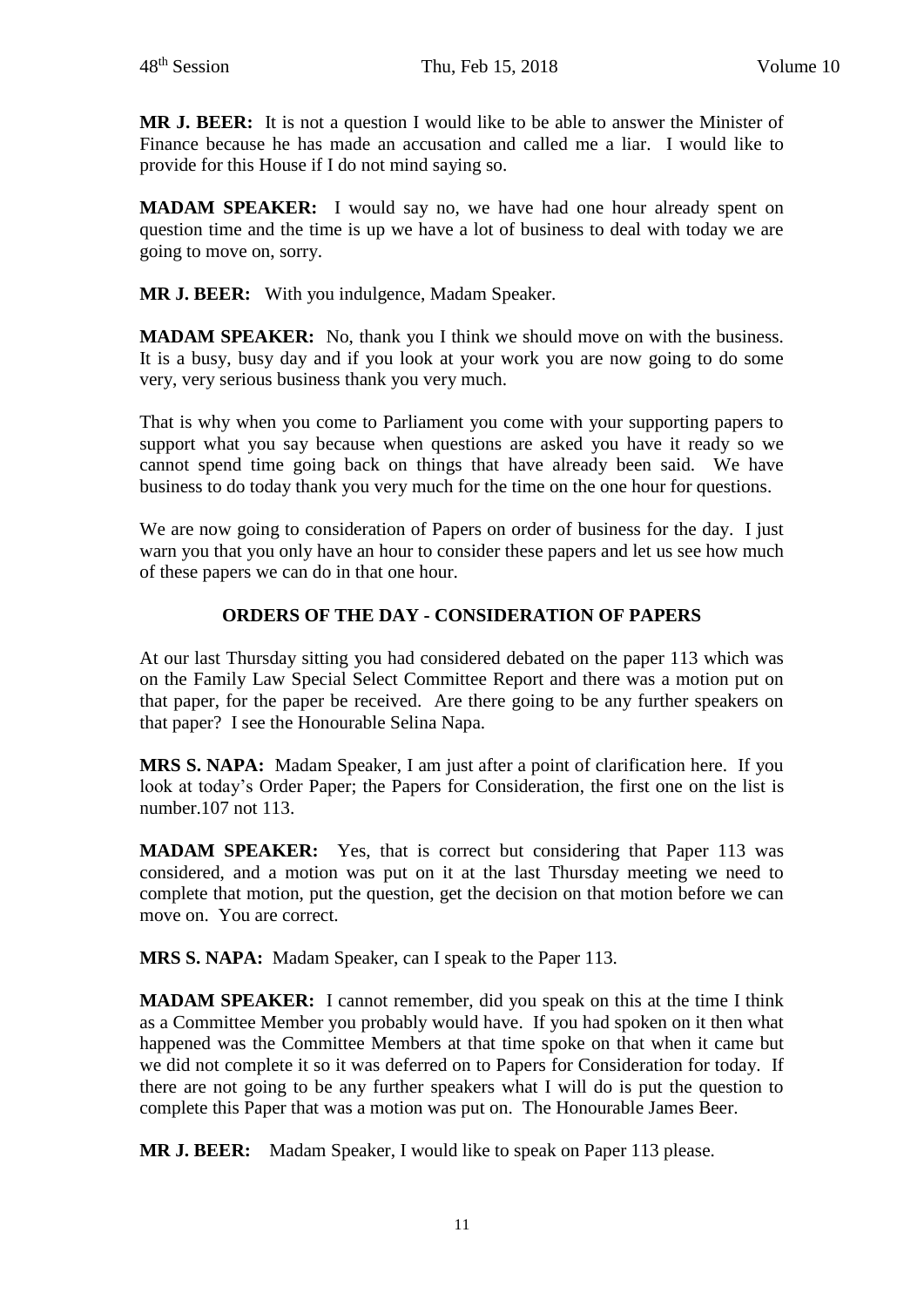### **MADAM SPEAKER:** You may go ahead.

**MR J. BEER:** I think it is quite clear and evidence inside the newspapers Madam Speaker that over the last three or four months after the passing of the Family Law and Protection Act there has been quite a number of increases reported in the newspaper in relation to crimes associated with this kind of legislation.

Quite clearly the legislation does not say it will stop the increase in domestic violence. We know that is impossible but I would like to know and this is just a rhetorical question for this House to try and grapple with is that despite the fact that in reports currently the increase in domestic violence is an alarming situation.

The legislation was supposed to deal with those cases and hopefully minimise potential domestic violence situations that consequently happen after the actual incident. There were no definitive figures on repeat offenders that have been seen by potential counsellors or counsellors per se.

I think Madam Speaker that all the Members of Parliament who spent an enormous amount of time working on this particular Bill and many of the members of the public in the country and those outside of the country who wrote into the paper raising concerns about the lack of progress on the Family Law and Protection Act.

So, by most accounts, Madam Speaker it would appear as if some of the provisions inside this legislation that was passed unanimously by this Parliament would need in my humble opinion a second look to see whether or not we have done enough in ensuring the common increases that we are seeing in domestic violence.

It is true, Madam Speaker we cannot get it right all the time but we should have the courage and the character to be able to look at things and see ways in which we can make improvements.

It is early days yet but as I said earlier the domestic violence figures are alarming and sometimes it just means that we need to put more resources, more time and particularly more money to be able to find a solution.

If the Democratic Party was the Government of the day we would seriously reconsider any aspect of it that we felt needed to be upgraded, that needed to be relooked at, we would not put our head in the sand and avoid serious ramifications of what is happening out there in our country.

Madam Speaker I think that would probably have been the kind of thing that my Honourable Member of Titikaveka would have liked to have said.

**MADAM SPEAKER:** Thank you very much and you have 15 minutes each and your time is over for this. I see the Honourable Deputy Prime Minister.

**HON. T. HEATHER:** I will not take that long Madam Speaker. Kia Orana to all of us in this House this afternoon. I was not going to stand to speak but after the Member for Murienua speech I had a thought to share.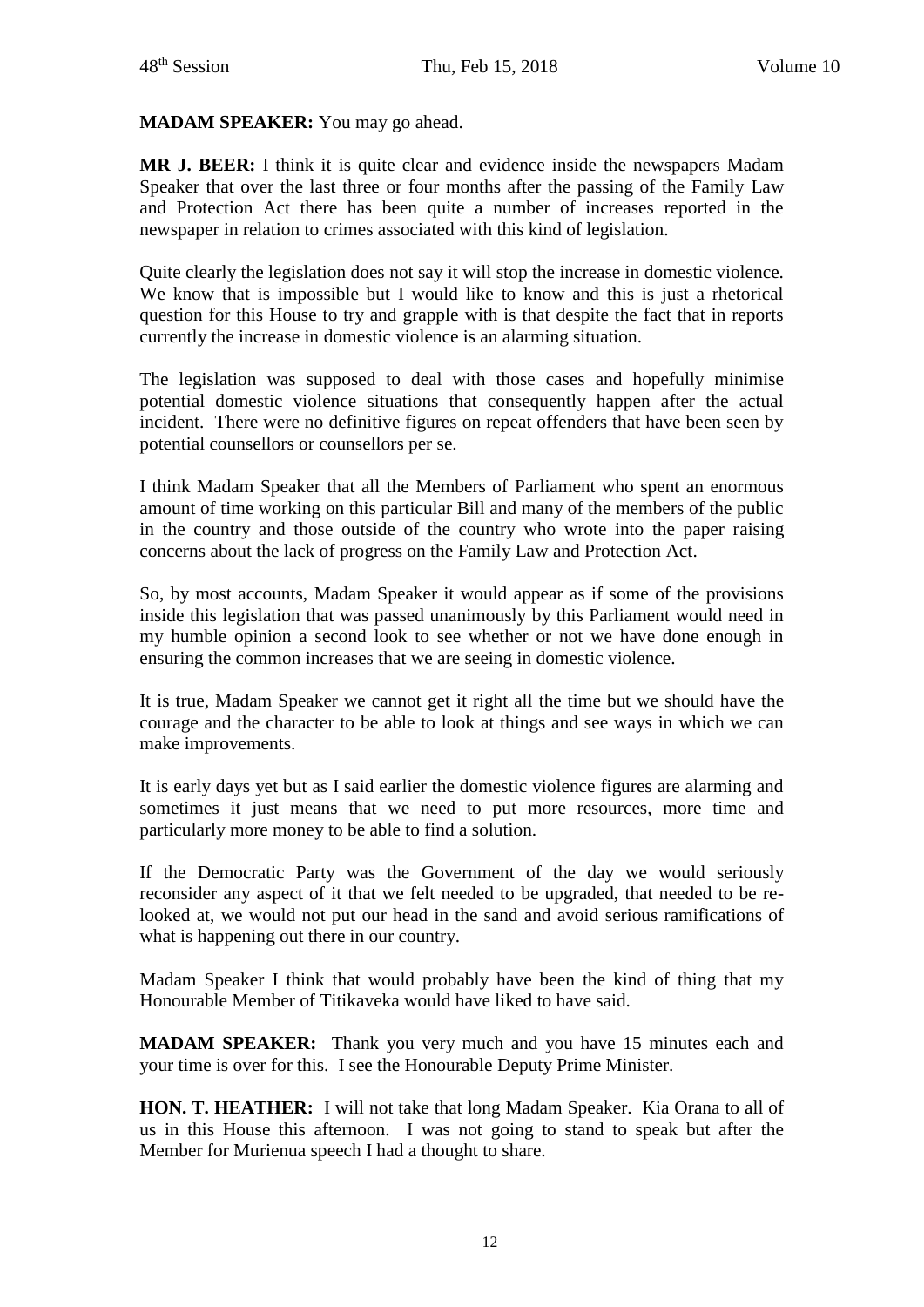I am happy to hear of his support to the Bill at hand and all the good things he mentioned about it. We heard the Leader of the Opposition bring to the House the view of a young lady regarding the wearing of helmets on our roads. How is the Government of today value the lives of young people compared to those 16 to 25 years and others?

The Member for Murienua is saying that we should bring this law back to the parliament to review it. That is the view I want to express in this House regarding these two Bills especially when it is related to our families. The Opposition has opposed the suggestion to bring the helmet legislation back to parliament. Since the enactment of this law we have seen the reduction of our young people dying from road accidents.

That is the reason this Government is upholding this legislation because it is helping to protect our young people from road accidents. There is evidence to show that this law is working.

**MRS S. NAPA:** Point of Order, Madam Speaker.

**MADAM SPEAKER:** What is your point of order, Honourable Member?

**MRS S. NAPA:** Madam Speaker, I just want our people to know the reason we opposed this legislation on helmet.

**MADAM SPEAKER:** I am going to stop the debate that is going on. We are actually talking about the Family Law Bill that was reported, that now become the Family Protection and Support Act, it is now an Act. The talk about the helmet is not relevant to this report because it is not talking about the helmet. I think we should get back on point.

Honourable Deputy Prime Minister if you would like to speak on the report that came and was considered and become an Act. If you have a contribution to that that will be fine. Let us not talk about the helmet and talk about it another time. Thank you.

**HON. T. HEATHER:** Thank you Madam Speaker. The view here is about the family and it is concerning the lives of our young people dying on the road.

The question asked was, how do Government or the Minister Responsible value our young people's lives and this is my most serious concern. I value each and every individual in this country, their lives are serious to me. And I fully support this Bill. Thank you Madam Speaker.

**MADAM SPEAKER:** I see the Honourable Mona Ioane.

**MR M. IOANE:** Thank you Madam Speaker and Kia Orana to all of us. I can see the Members of the Opposition beckoning me to sit down.

**MRS S. NAPA:** Point of Order Madam Speaker.

**MADAM SPEAKER:** What is your point of order, Honourable Member?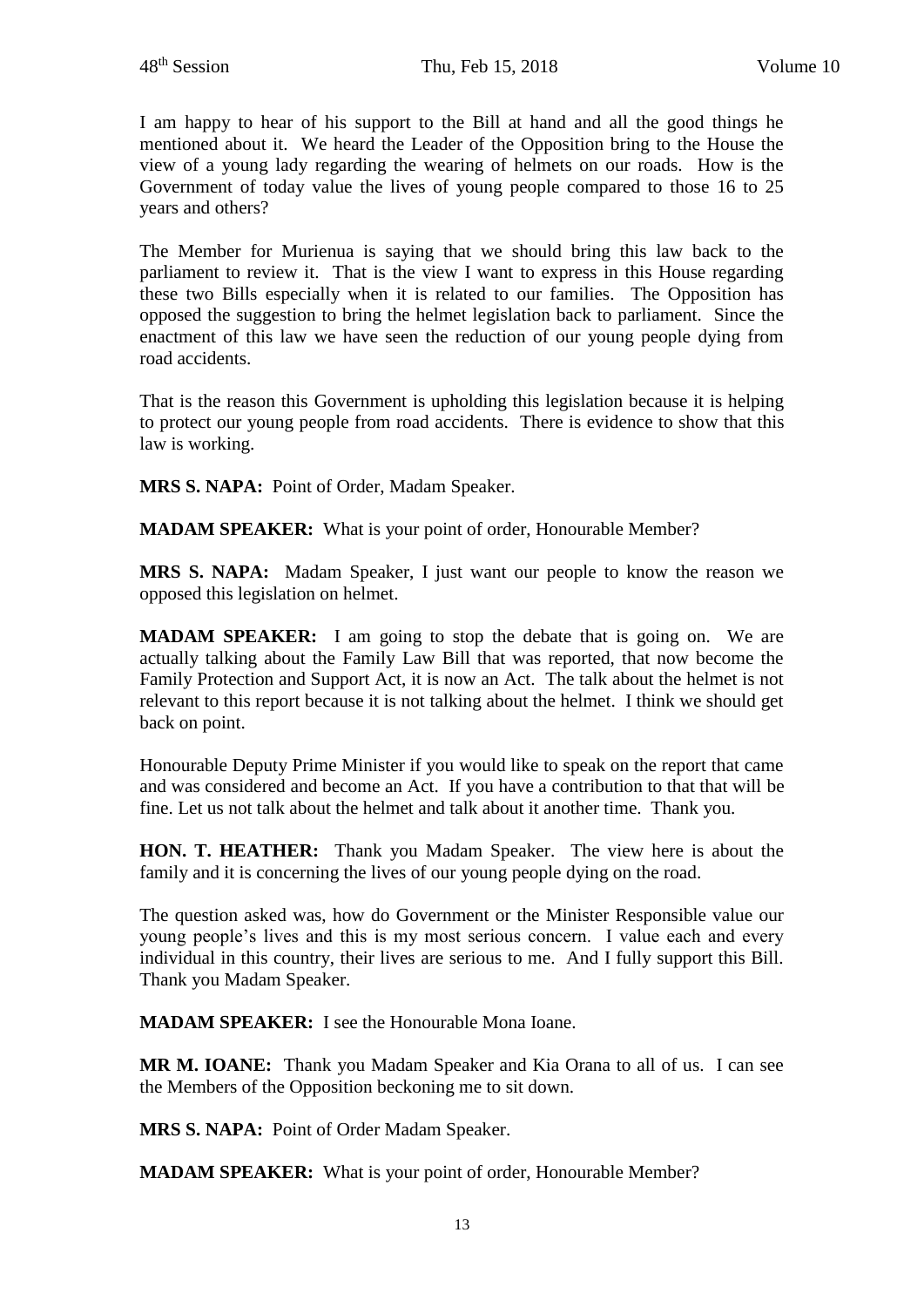**MRS S. NAPA:** Madam Speaker, he has tabled the report and he has already spoken on this particular Paper.

**MADAM SPEAKER:** Just as you were not able to speak. Honourable Member if you have already spoken on it, then you cannot speak on it again. You would have spoken because you presented that report.

I see the Honourable Prime Minister.

**HON. H. PUNA:** Thank you Madam Speaker and Kia Orana to all of us in the Name of our Lord. Madam Speaker I cannot wait until after our break I want to give my views right now.

I am not happy with the comment made by the Member for Murienua that this Government is putting its head in the sand. Maybe it is himself that is hiding his head in the sand or mud.

We in this House have already passed a unanimous support of this legislation. He is talking of these problems connected to this legislation and his concern is right and we are troubled also. It is my belief Madam Speaker that it is not the legislation that we have passed that is at fault because the Select Committee collected all the views of our people during the consultations. And we incorporated all these views into this legislation.

We have just passed this Act. My belief is that the fault lies with our people out there because it is up to them to apply this law or not. Our role is to inform them of their rights under this legislation and to encourage them to use their freedom under this legislation. If they do not make use of this law it will be of no use but there is nothing wrong with the legislation.

I bring an example of a case where a wife was assaulted by her husband and I was glad to hear that this case was taken to the court. I was aware that this was the first case which was trialled under this new legislation. I am glad that this case was taken to court we have done enough damage to our women.

The sad thing is this case did not proceed to the court because the woman withdrew the case against her husband. What can we do then? What can we do when that happens? Absolutely nothing because a case cannot go ahead unless the complainant is willing to give evidence in court.

Madam Speaker I will round up now. In cases like this let us not blame ourselves or the law that we have passed. We should be encouraging our people and educating our people to make use of this system of protection that we have passed for their benefit.

It is time for lunch Madam Speaker, thank you.

**MADAM SPEAKER:** Thank you, Parliament will suspend till 3.00 p.m.

## **Sitting suspended at 2.28 p.m.**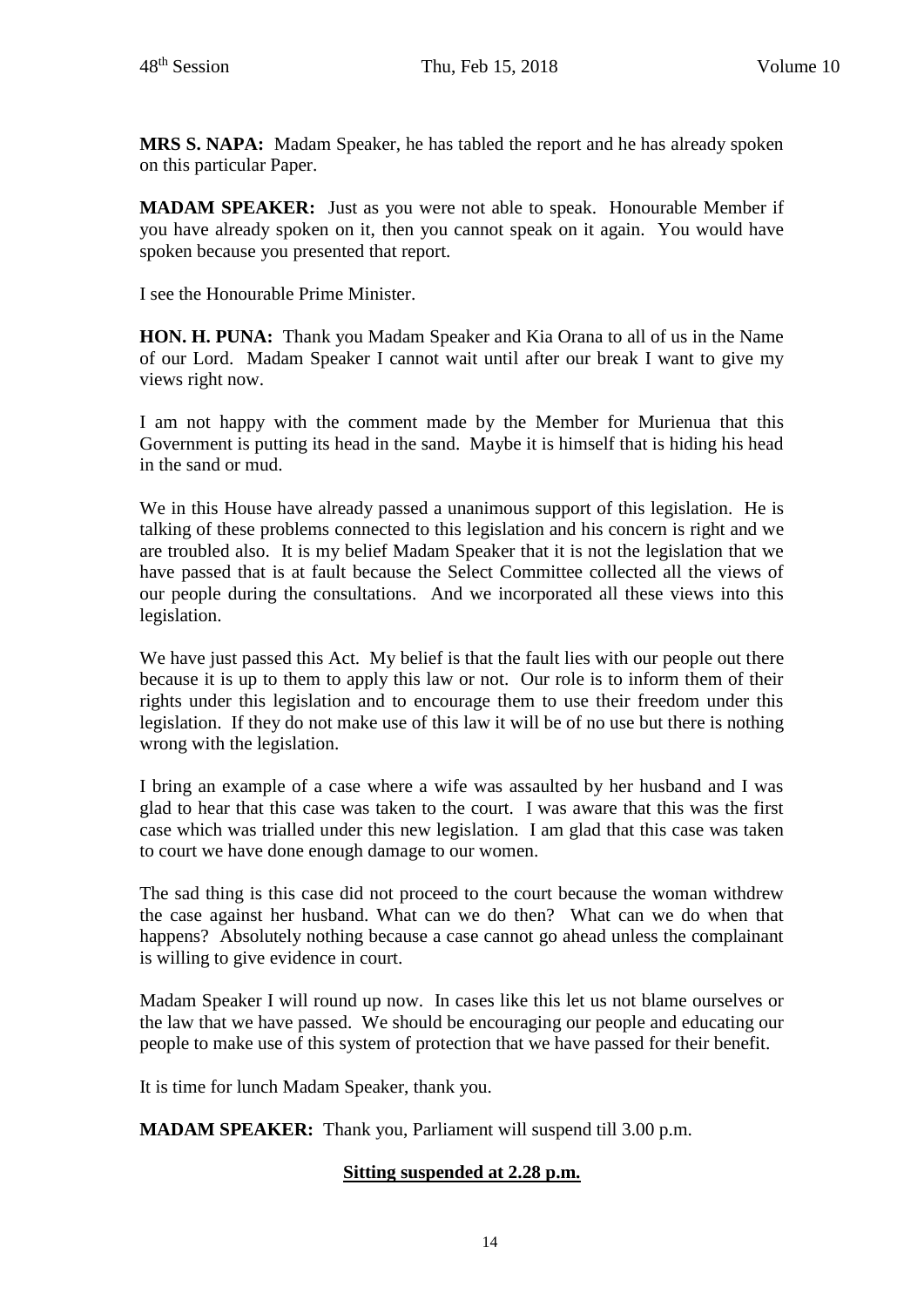# **Parliament resumed at 3.00 p.m.**

**MADAM SPEAKER:** Please be seated Honourable Members.

Parliament is resumed.

Order of the Day is the interrupted debate on the Family Law's Special Select Committee Report in consideration of Papers.

Are there any further speakers on this? I see the Honourable George Angene.

**MR G. ANGENE:** Thank you Madam Speaker. To all our people listening in to our broadcast today, Kia Orana.

We are talking about the Report for the Family Law Bill which we passed last year. As explained by the Prime Minister earlier on about the Bill we passed. I know of some assault cases that went to court but the victim wrote a letter to the court for the matter to be withdrawn. The problem here however is that, we consulted our people about the Bill and we passed the Bill but we still continue to have victims withdrawing assault cases in court to keep the peace in the family.

The Bible says, "Wash you, make you clean; put away the evil of your doings from before mine eyes; cease to do evil". So this is what we must do. We must seek peace and teach them to do the right thing.

Therefore, I do not understand the need to go back and look at the report, we are wasting our time so let us move on. We have new Bills that have come to this House which we have not debated on. When I look at the Members on the Opposition side of the House, they seem to be challenging the Bill again. I believe the Bill is completed and we should move on and do new things.

So, I would like to ask all Honourable Members to debate new Bills. Thank you to Government, the Opposition side and to us in the One Cook Islands. God bless us all.

**MADAM SPEAKER:** Thank you. That was a clear message to move on so, I will put the Question. The Question is that:

## **Paper 113 be received**

#### **Motion agreed to**

We will now go to Paper 107 on Employment Relations minimum rate of pay, Regulations 2017, Serial No. 2017/02. As there are no speakers, we will move on to Paper...

Yes Honourable Member.

**MR J. BEER:** I would like to speak on the Paper please, Madam Speaker.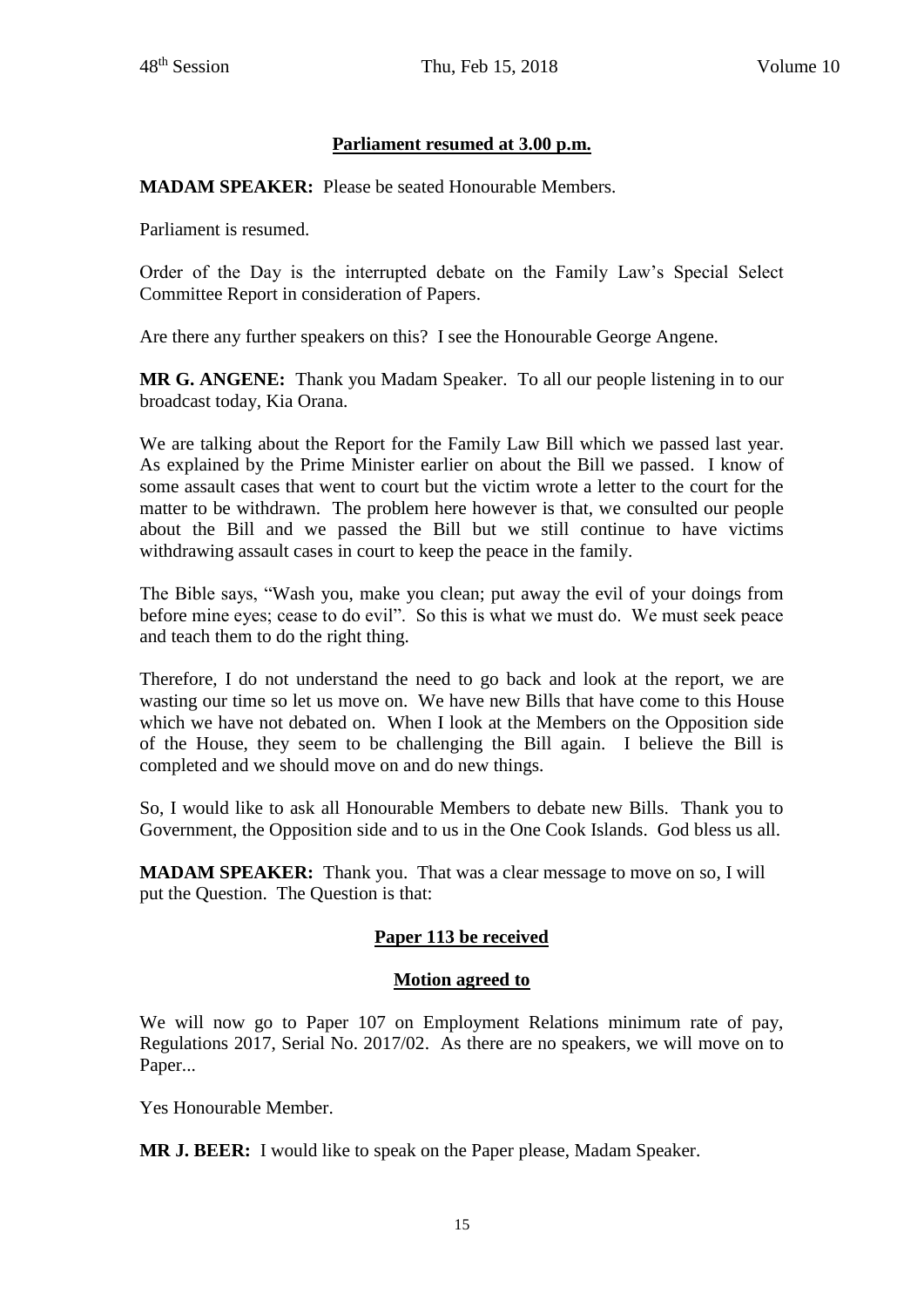## **MADAM SPEAKER:** On Paper 107?

**MR J. BEER:** That is correct

**MADAM SPEAKER:** Right, in order to be able to do that, the procedure is in 74 where you put a Motion that the Paper received before you can debate on the Paper which is what happened for Paper 113.

**MR J. BEER:** Madam Speaker, I move:

## **That Paper No. 107 be received**

**MADAM SPEAKER:** Is there a Seconder for the Motion.

#### **Seconded by the Honourable William Heather Jnr**

You may continue Honourable Member.

**MR J. BEER:** Thank you to my Honourable colleague for giving me the opportunity to be able to talk about Paper 107.

Madam Speaker, it was a very simple Paper and I think for the benefit of our listeners, it was important for us to be able to mention, why it was brief and what it was about. What it does demonstrate however is that there is underline problem in terms of the minimum wage that have been set and the amount of money that it cost to live in the Cook Islands.

Currently, the award rate or the minimum rate for all workers in the Cook Islands including public servants is \$7.00. I stand corrected it is \$7.25 per hour. Madam Speaker, the Bill actually says \$7.00 rather than \$7.25 as alluded to you by the Minister of Health.

I do not want to talk about the differences in the 25 cents and the \$7.00, what I want to be talking about is on the question. Is that enough money in a minimum wage situation for the ordinary man and woman to be able to live on in the Cook Islands?

After they have worked a 40-hour week you multiply \$7.00 by 40 hours you have a gross income of \$280.00. The Ministry of Finance will probably have the amount of taxation or Pay as You Earn tax that will be deducted from that \$280.00.

So, I estimate that around about \$30.00 will be deducted from that pay packet of \$280.00 leaving the wage earner or salary earner with about a \$250.00 a week wage.

What it demonstrates Madam Speaker is that there is this lack of understanding as to the true cost of living for the ordinary Cook Islander and I would be willing to bet \$10.00, that the real reason why people depart this country and work in other countries is because of the low cost of wages. And if the Cook Islands is going to rise above.

**HON. N. GLASSIE:** Madam Speaker I have a Point of Order.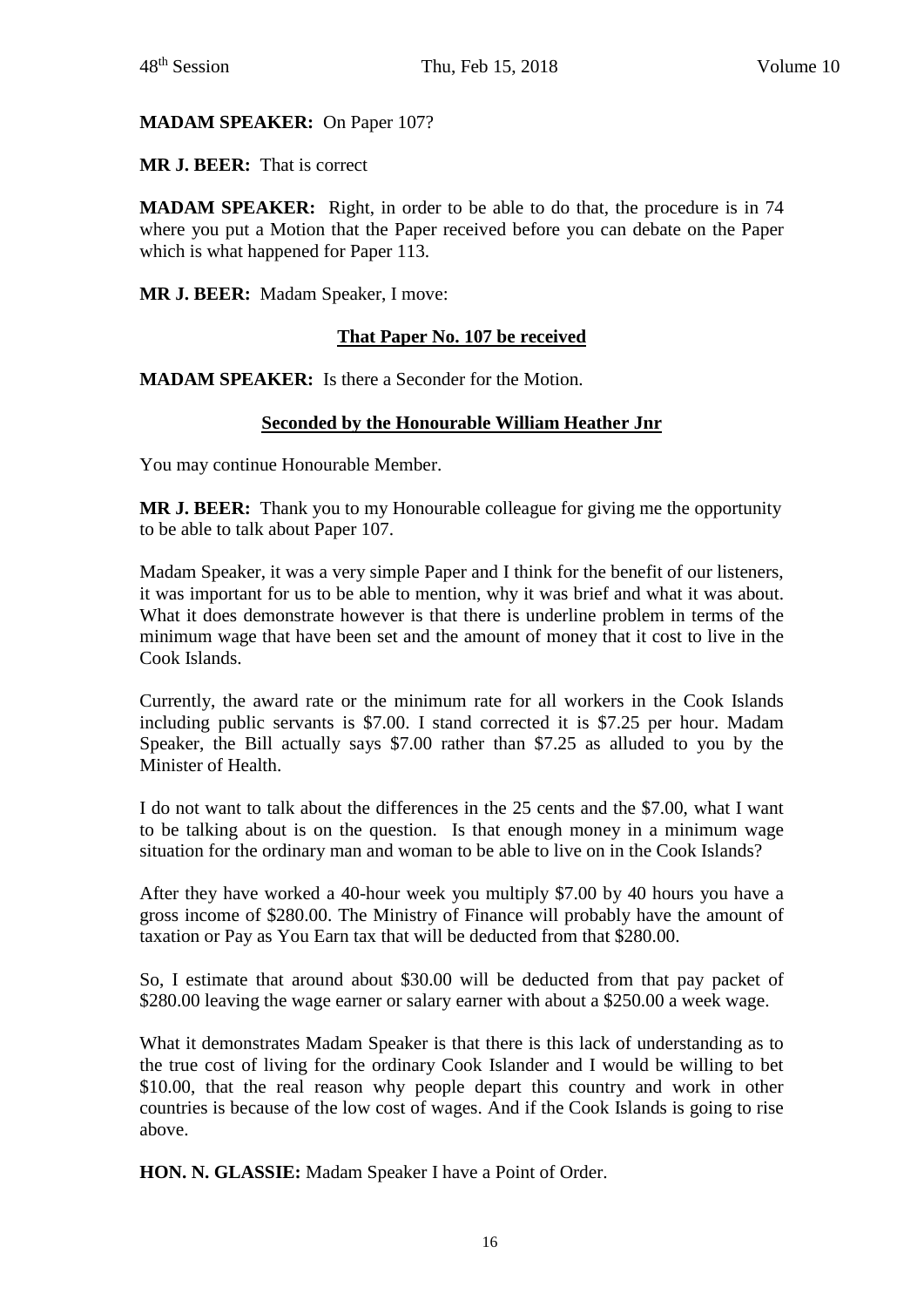**MADAM SPEAKER:** What is your Point of Order?

**HON. N. GLASSIE:** Under Standing Order 197, I want to alert the Member to the relevancy of his debate. If I may explain quickly on the basis that a minimum wage is exactly what he says and a minimum wage no one can go below the minimum wage. There are business people in the public sector that are exactly paying their workers about \$10.00 per hour or more.

**MR. J. BEER:** Point of Order, Madam Speaker. The Member has put a Point of Order, on the Floor. And he has now gone onto the debate, he is wasting Parliaments time, allow me to be able to finish what I want to put to the House.

**MADAM SPEAKER:** Honourable Member you did not give me time to give my ruling on the Point of Order that is the order. So, the Point of Order is that you are talking about something that is irrelevant to your debate.

It is difficult because it is a time that everybody talks about something else. If you are wanting to debate on something, talk about the issue at hand then no Point of Order will be brought against you.

**HON. N. GLASSIE:** Madam Speaker that is exactly correct, he was talking about the cost of living and not the minimum wage.

**MADAM SPEAKER:** I guess you cannot, it has some relevancy because if you earn very little money you cannot afford to buy things within the high cost of living because you do not have enough money. Just think about your debate Honourable Member as you talk, please.

**MR J. BEER:** Madam Speaker as I was saying, there is a lot of relevance in terms of the biggest tragedies this country is facing in terms of the population in relation to the minimum wage that has been set.

Madam Speaker the issue is not necessary just about the minimum wage but to extrapolate that over a period of time to see whether or not that minimum wage is capable of sustaining a family in the Cook Islands. In the private sector I know of no company that pays the minimum wage set by the Government. Companies now spend and probably pay \$10.00, \$11.00, \$12.00, \$13.00, \$14.00 for ordinary work in their businesses.

But the Government suggest that \$7.25 be the minimum rate but why not be bold and why not go about increasing that minimum rate to the same rate of pay that the private sector is currently offering to its people.

**HON. N. GLASSIE:** It is the highest in the Pacific region, go to Fiji it is \$1.50.

**MR J. BEER:** My Honourable friend here to my left from the Government side said but it is the highest in the region. Fiji only pays \$1.50. But therein lies the whole paradox of the situation.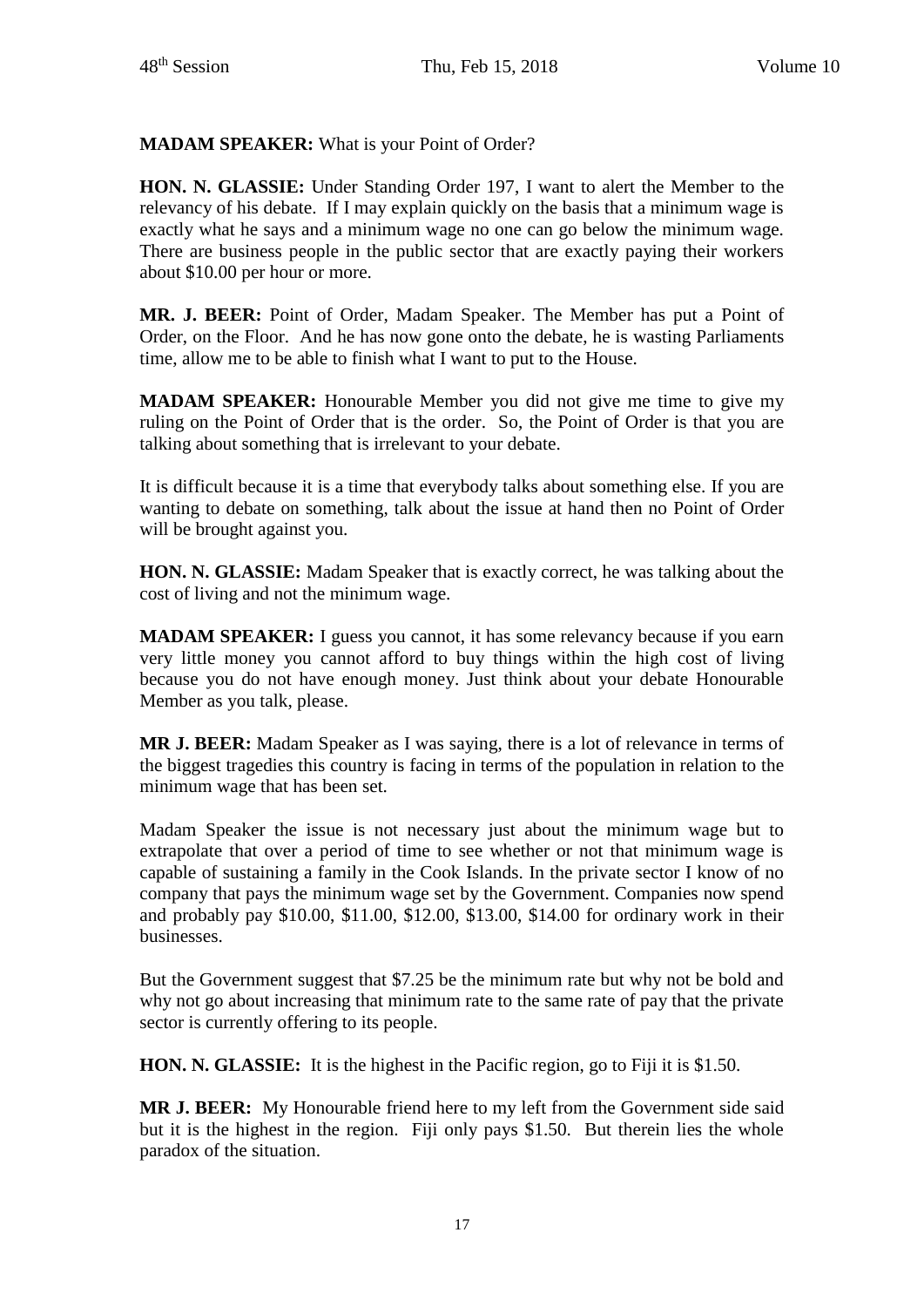Although the Cook Islands is one of the highest rates in the Pacific, it also has some of the highest cost of living in the Pacific. The reason why, Madam Speaker that we have some of the highest costs in the Pacific and is for a variety of reasons of which I would be able to touch on.

We have a high cost of food because the majority of that food is imported. There is very little in the way of local production. The high cost of transportation is also a consideration in terms of that cost of living component but one of the highest costs of living is the cost of Government. But we are prepared to overlook the high cost of Government and the high level of personnel when in our face is an answer to our problems.

Immigration for example has very high levels of contract workers and we wring our hands at all the foreign labour that is coming into the Cook Islands. We are wringing our hands in frustration but we do not realise that the answer lies in our Public Service. But at \$7.25 I doubt, very much that people should be staying in the Public Service but unfortunately what they do is they pack up their suitcases and depart for greener pastures.

But I wish Madam Speaker that everyone in this Parliament would come to some kind of consensus, some kind of solution in the way in which we can all work together to be able to address this very real, very current problem the Cook Islands is facing.

The answer is two-fold. On one hand it is about increasing their income and on the other hand it is about reducing as far as we can the cost of living.

In those areas there are five predominant areas of cost reduction that this Government and the Opposition should be working as hard as possible in achieving. Those five areas are, one the cost of transportation, two the cost of energy, three the cost of goods, four the cost of Government and finally five the cost of telecommunications. Write it down Prime Minister it will help you.

There Madam Speaker is a simple solution with a complex answer.

**MADAM SPEAKER:** Thank you Honourable Member. As you can see there is 2 minutes 45 seconds left and I beg your pardon, how much time is left for the Papers to be considered? At 3.47 p.m this one hour will be over and there were 17 Papers we have only done two. I see the Honourable Minister Mark Brown.

**HON. M. BROWN:** Thank you, Madam Speaker. I stand as Minister responsible for the passage of the Employment Relations Bill through the House back in 2011. I think it was and this Bill directly affects the minimum wage and how the minimum wage is set. And it was this Government that got the Bill through after it had been sitting in stagnation for over ten years with the Democratic Party Government doing nothing.

The two areas of contention that they had no idea how to deal with was how to approach the minimum wage and the issue around universal maternity leave for all workers.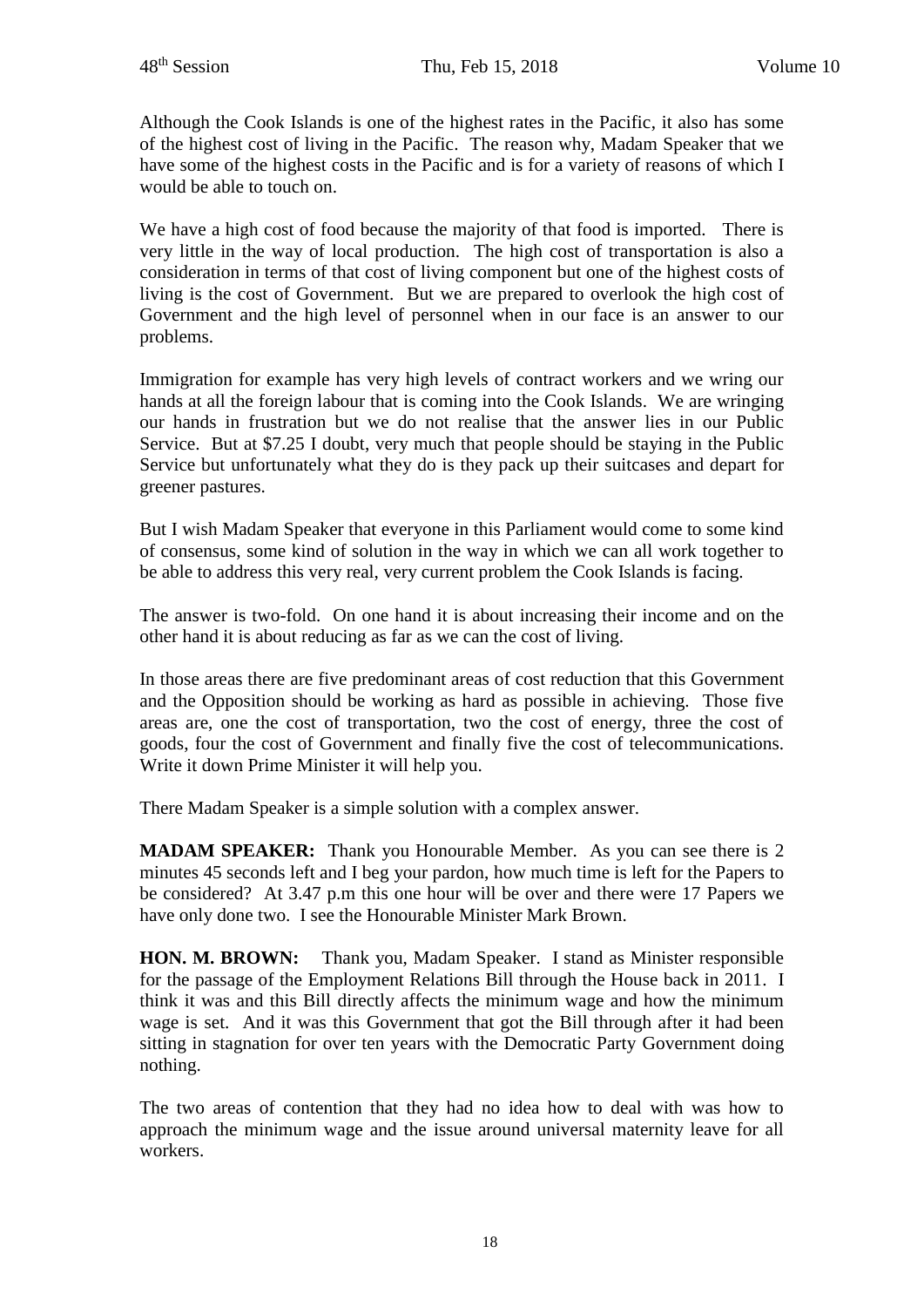During our time in Government Madam Speaker the minimum wage has been increased from five dollars to seven dollars an hour. A 40 percent increase and to show how old this report is already the Committee for determining the minimum wage has already been convened to look at a new increase in the minimum wage.

This committee, Madam Speaker is made up of officials from the Ministry of Internal Affairs and representatives from the workers and representatives from the employers and they make recommendations to Cabinet.

On what is an affordable and what is a fair increase in the minimum wage. Because it comes down to affordability, Madam Speaker and I shudder at the Democratic Opposition when they say just increase the money and spend the money.

No consideration given to the people who are actually going to earn this money and pay it to the workers, just tell them to pay the money, increase the money up.

Our business sector, Madam Speaker is the driver of our economy they are the ones earning the bucks and yet the Democratic Party solution is tell these businesses we are going to increase your wage bill. Yet when it comes to an initiative that the Government wants to do to remove the burden of our people like the tax amnesty, they are against it.

There is no cost to the Government in this and yet they are against it and that is the point that is the difference Madam Speaker. The tax amnesty has almost negligible cost to the Crown whereas what they are proposing has a huge cost not to the Crown but to the private sector.

Therefore, Madam Speaker the process that we have undertaken and is put in the Act is one that is sensible, one that gives everybody who is involved in earning the money and paying workers a chance to get their point of view heard.

We all understand Madam Speaker the difficulties in the cost of living in a country like the Cook Islands and the Member rightly pointed out the challenges that face our country in terms of cost of doing business, in terms of the scale of our economy which makes the doing of business very high.

And I have to take my hat off to our private sector Madam Speaker because a lot of our people in the private sector are very, very clever at overcoming these challenges and being able to run a sustainable and viable business in a very tough environment. And the Government recognises this Madam Speaker that there are people who are on low income that are struggling and that do need help.

So, not only that we increase the minimum wage to help low income earners Madam Speaker we also reduced the individual tax rates so that they keep more of that money in their pockets. And it is encouraging to hear that members of the private sector are paying more than the minimum wage for their workers like the Honourable Member James Beer very proudly announced and we hope to see more of this.

And I have no doubt that when the Committee has finished its work and the recommendation that will come to Cabinet will be one that will seek an increase again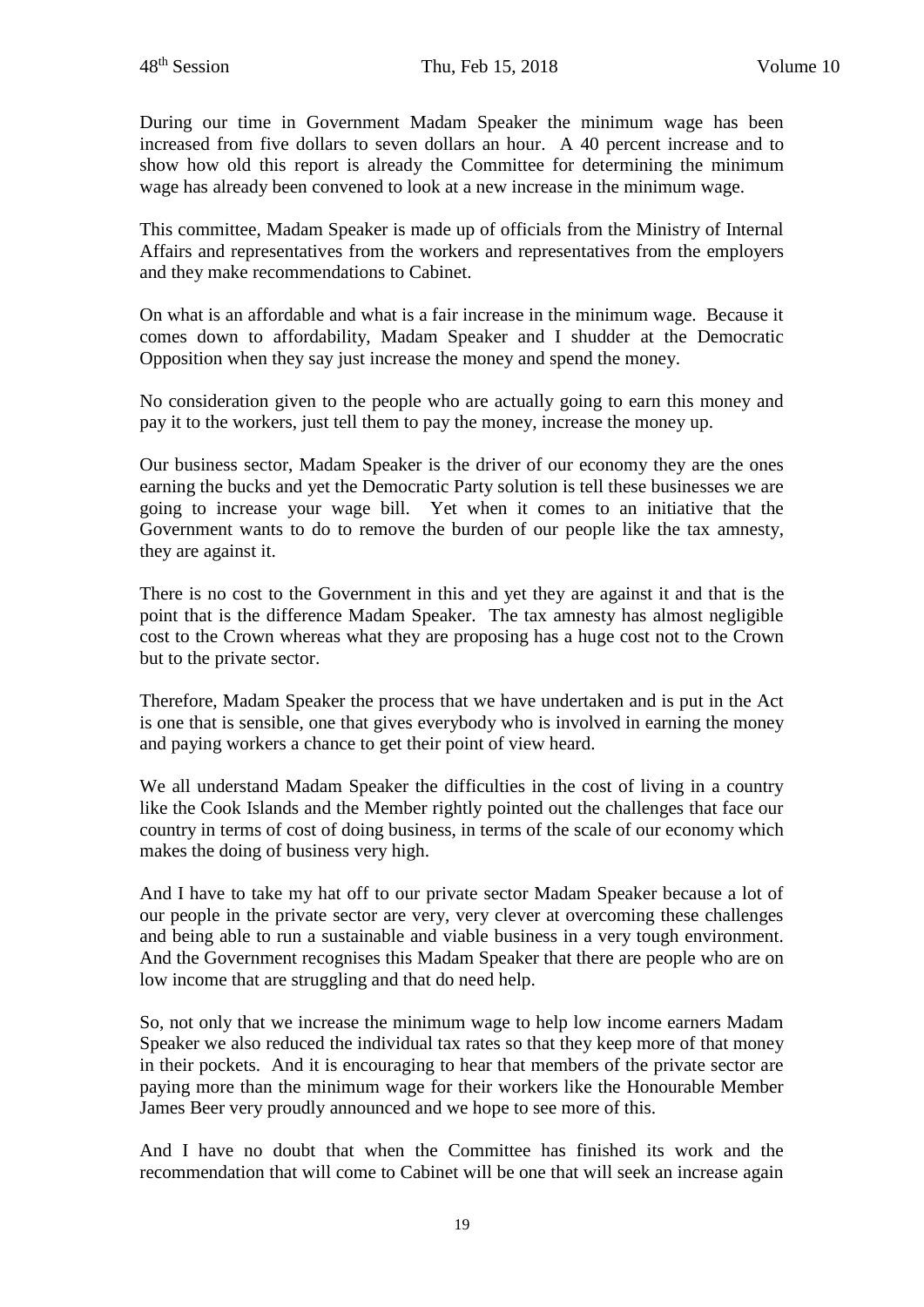in the minimum wage. And of course, no doubt the Opposition will take the opportunity to politicise any good thing we do for the people of this country. That is their job and that is to try and make everything the Government does look bad and we are quite used to it now being in Government for 7 years.

I can see the Opposition members are squirming in their seats of the statement that I have made because it is true, need I say anymore. And the reason Madam Speaker that I did stand to speak on this particular paper is because the Minister Responsible is not here being away from parliament on compassionate grounds.

I felt that his work that he has done over the last year or so in his role as Minister of Internal Affairs needs to be recognised. The on-going work with the Committee that is looking at the increase in the minimum wage is now on the way and we should see an increase in that minimum to our workers.

And thank you, Madam Speaker.

**MADAM SPEAKER:** I see the Honourable Tangata Vavia you have the Floor.

**MR T. VAVIA:** Madam Speaker I thought I will give some of my views on this paper where the shadow Minister, Honourable Member James Beer have clearly stated how this should be implemented and how to achieve a better minimum wage.

Madam Speaker I think I can prove that the cost of goods nowadays have really gone up. This could be due to the freight cost and that would extend to the cost of fuel as well particularly in taking these goods to the Outer Islands. I think it is time that we should look at this minimum wage of \$7 and increase it particularly for the Outer Islands.

The minimum wage increase that Government has brought into this House fails to address the situation in the Outer Islands. Every article of goods that leaves the port here in Rarotonga and by the time it arrives in all of the Outer Islands the cost has gone up.

But the minimum wage is the same as that of the workers in Rarotonga. So, there is an imbalance here in as far as the Outer Islands is concerned. The cost for the Outer Islands wage is not the same as you would pay workers on Rarotonga. This is where it is unfair, very, very unfair.

There is more unemployment in the Outer Islands than there is in Rarotonga, except maybe one or two islands. And yet we have to struggle and double the time to earn to pay for the same article that Rarotonga consumers are paying for.

I would really like to be on that Committee of looking at the minimum wage and making sure that they look at the Outer Islands differently from Rarotonga because the facts are staring us in the face. It cost more to deliver that same article to the Outer Islands.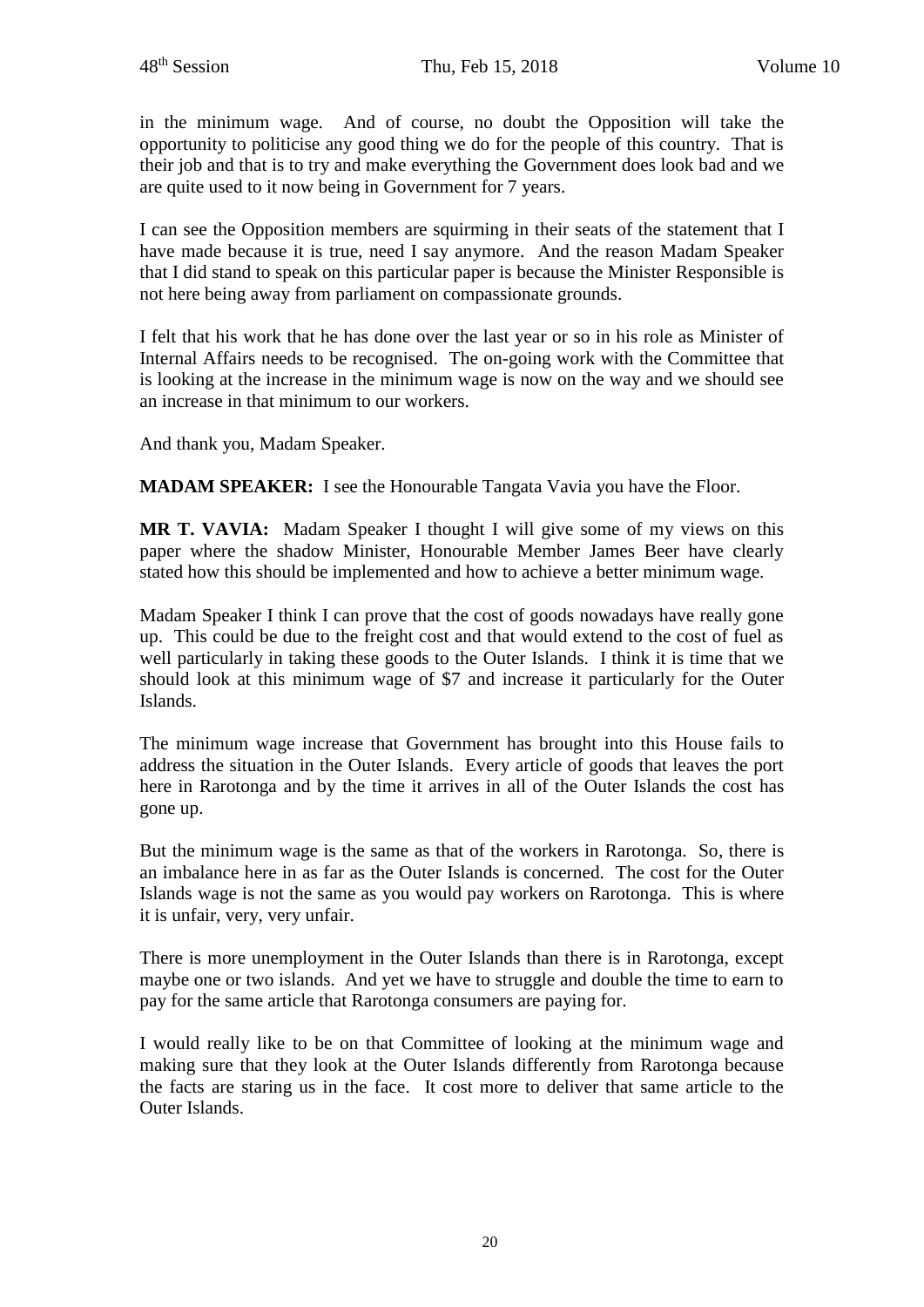If the Minister does not allow me to be on that Committee, I will recommend that Outer Islands do not pay tax, the PAYE tax. That should be to offset the cost for all Outer Islands.

I think this side in the back row has been promoting a no tax zone in the Outer Islands, that back row over there. But it sort of fizzled out. I think really, we should take out the PAYE of the wages of the Outer Island people. You put more money into their hands to offset the cost. You may wonder why people in the Outer Islands are leaving our country. Think about it and be fair. Otherwise there will be no one left on the Outer Islands.

Madam Speaker that is my contribution to this minimum wage issue. I am hoping that Government will look seriously at abolishing the PAYE for Outer Islands workers. Thank you.

**MADAM SPEAKER:** Thank you and as our time is running out, we have only a couple of minutes. I will put the question.

**HON. T. HEATHER:** Madam Speaker if I may round off please on the employment minimum wage.

**MADAM SPEAKER:** I see the Honourable Deputy Prime Minister.

**HON. T. HEATHER:** I will not dwell too long on my points Madam Speaker. When the Member for Mitiaro took a long time to express his views I came up with my own thoughts.

The Member's view prompt me to question his long years as a Minister of the Crown and what did he do for the people when he was Minister of the Crown for 10 years. Especially on the minimum wage issue that we are debating now.

The Minister of Finance in the Government of today has increased the wages today and if they have done their bit in the days they were in office come to today it would be a better story for our people. This Government has done more than the previous Government has done, even including the Minister of today.

Those are my views to share with our people – the Member for Mitiaro was 10 years in Government he did not do anything for our people of the Cook Islands. Thank you.

**MADAM SPEAKER:** Thank you very much. I will now put the question. The Question is:

# **That the Motion on Paper 107 be received and adopted?**

# **Motion agreed to**

Honourable Member there is only two minutes left and our one hour is almost expired for the consideration of papers. So we will go to the next business on the order paper which is the private member's motion.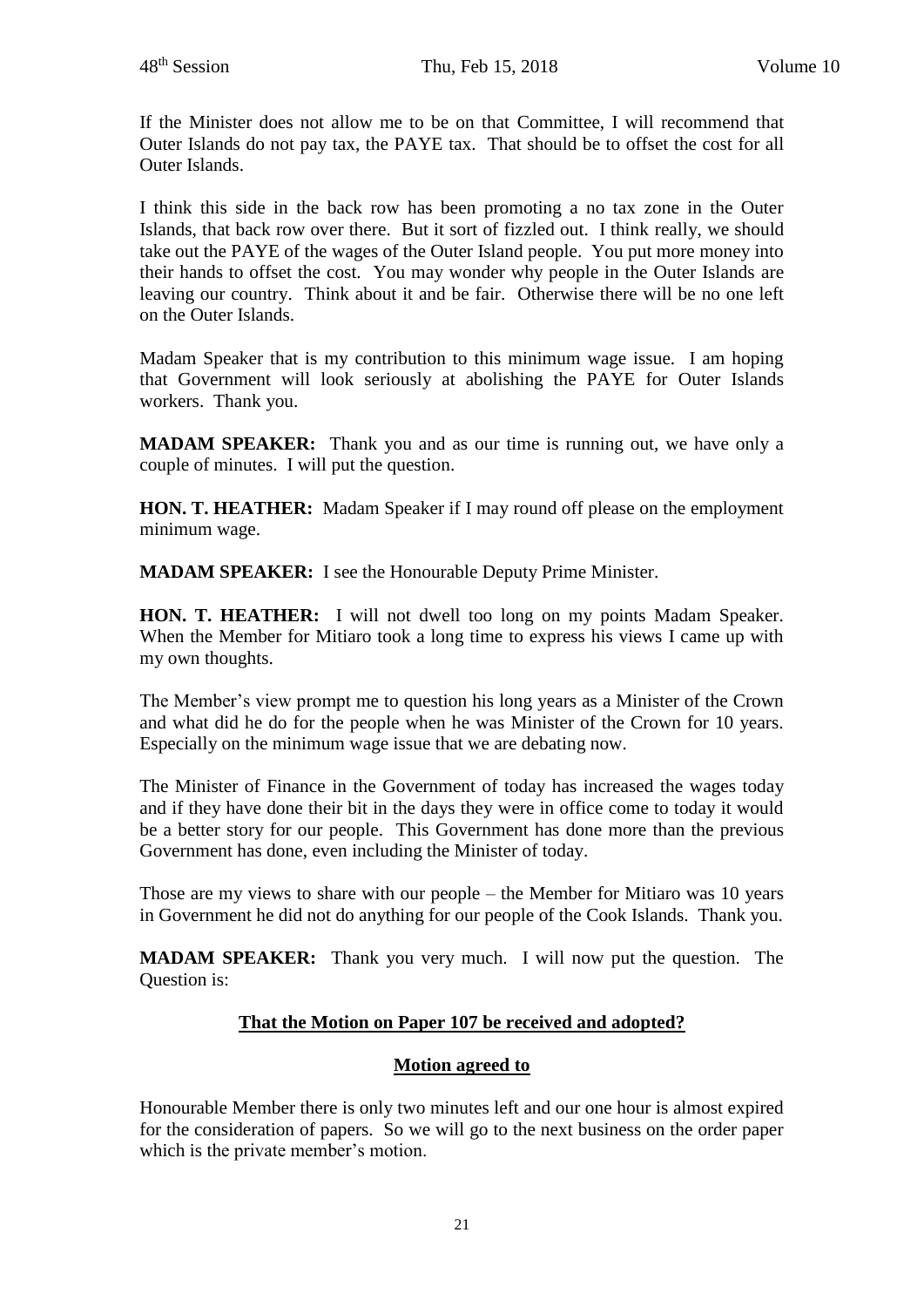I call on the Honourable James Beer to move his Motion.

**HON. M. BROWN:** Point of Order, Madam Speaker.

**MADAM SPEAKER:** What is your Point of Order Honourable Member?

**HON. M. BROWN:** Standing Orders require that any Motions to be moved before the House must have two days' notice.

**MADAM SPEAKER:** Honourable Member that Motion has been on the Order Paper for two days.

**HON. M. BROWN:** It was on yesterday Madam Speaker and I believe today is the second day.

**MADAM SPEAKER:** Yesterday and today. Yes.

**HON. M. BROWN:** So two full days has not been fulfilled Madam Speaker.

**MADAM SPEAKER:** It has been the practise of the past that we have accepted it as yesterday and today.

**HON. M. BROWN:** But today is not finish.

**MADAM SPEAKER:** We will make a decision on that.

**HON. M. BROWN:** Standing Order 106 – length of notice required. Except as provided in the next succeeding paragraph no motion requiring notice shall be debated until at least two full days after notice as prescribed in Order 102 has been given.

It is only when a Minister Madam Speaker makes a motion that that notice period is reduced to twenty-four hours. So, I am quite happy for the motion to be moved at the next sitting of Parliament.

**MR J. BEER:** Madam Speaker if I may.

**MADAM SPEAKER:** Sorry, I have not made a ruling on that. If we refer to Standing Orders 106 – Except as provided in the next succeeding paragraph no motion requiring notice shall be debated until at least two full days after notice as prescribed in Order 102 has been given.

The argument over here is, today is not over so we have not had two full days. In the past though this has been a practise we have taken a motion on yesterday and debate it the next day. That has been the practise of this Parliament.

Honourable Minister because this has been a practise of the past I think we will continue with that practise.

**HON. M. BROWN:** Madam Speaker my discontent at this is the breach of our Standing Orders.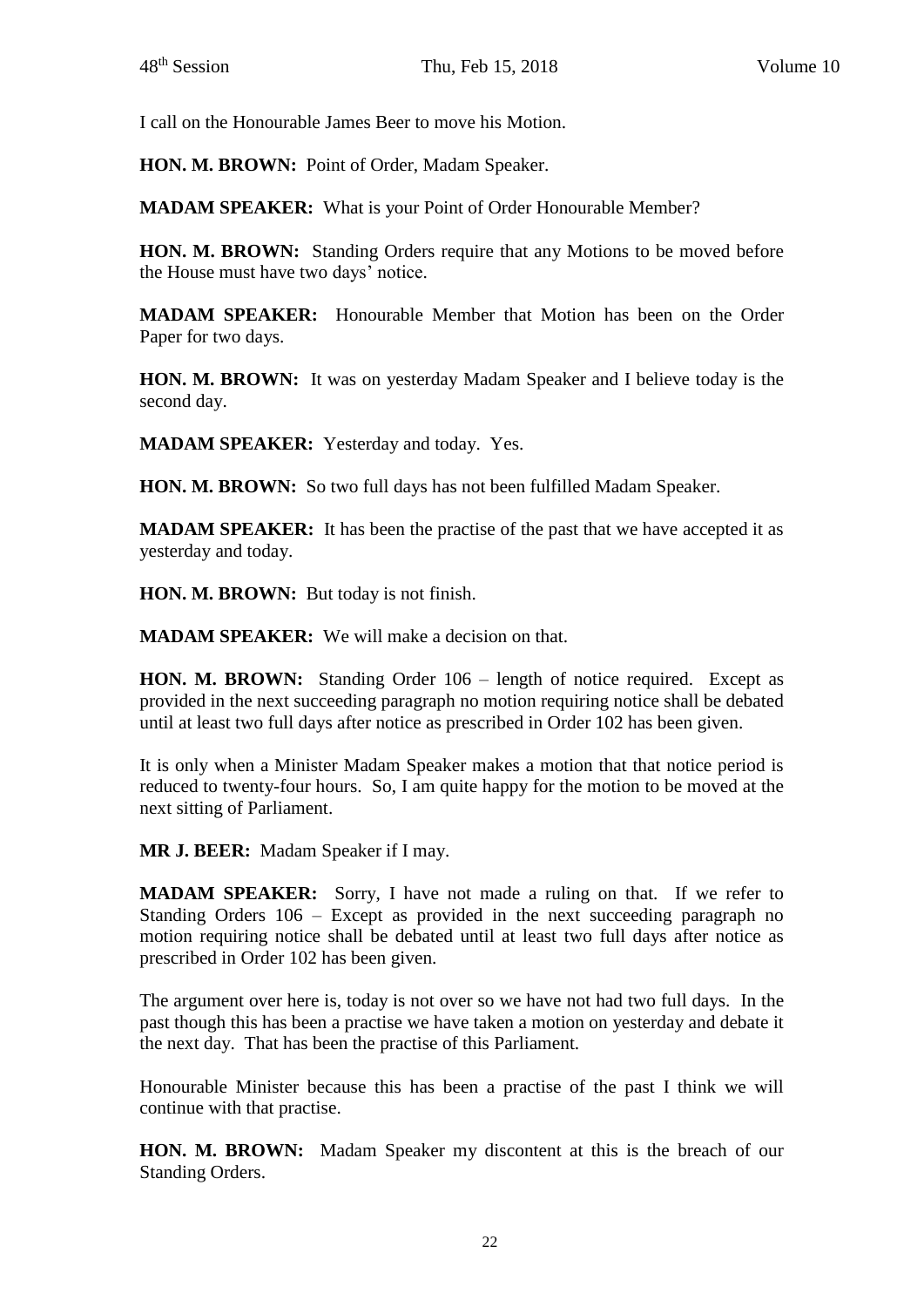# **MADAM SPEAKER:** You may continue.

**MR J. BEER:** Madam Speaker, if it pleases the House, may I offer a solution so that it could alleviate the concerns that the Minister has raised.

Madam Speaker, I move:

### **That Standing Orders 106 be suspended to the extent necessary to allow James Beer to be able to propose the Motion on the Order Paper**

**MADAM SPEAKER:** A Motion has been put. I ask for a Seconder.

## **Seconded by the Honourable Selina Napa**

The Question is:

# **That the Motion be agreed to?**

I am going to ask for a division because I am not sure. The no's was louder than the yes. So, we will now go through a division vote of this question.

The way we will do this, I will put the Question for those who agree you will stand and the Acting Clerk will take your names as your name is being read you will sit down and I will move on to the second person. When the Acting Clerk is ready.

The bell is being rung for two minutes to make sure everybody is in the House.

And where are you off Honourable Member? This is most unusual.

I will put the Question and those who favour please stand.

Divisional vote:

For the Motion:

- 1. Mrs Tetangi Matapo
- 2. Mr Tangata Vavia
- 3. Mrs Selina Napa
- 4. Mr Tamaiva Tuavera
- 5. Honourable William Heather Junior
- 6. Mrs Ngamau Munokoa
- 7. Mr Wesley Kareroa
- 8. Mr James Beer

Thank you

I will put the Question and those who oppose please stand.

#### Against the Motion:

1. Mr George Angene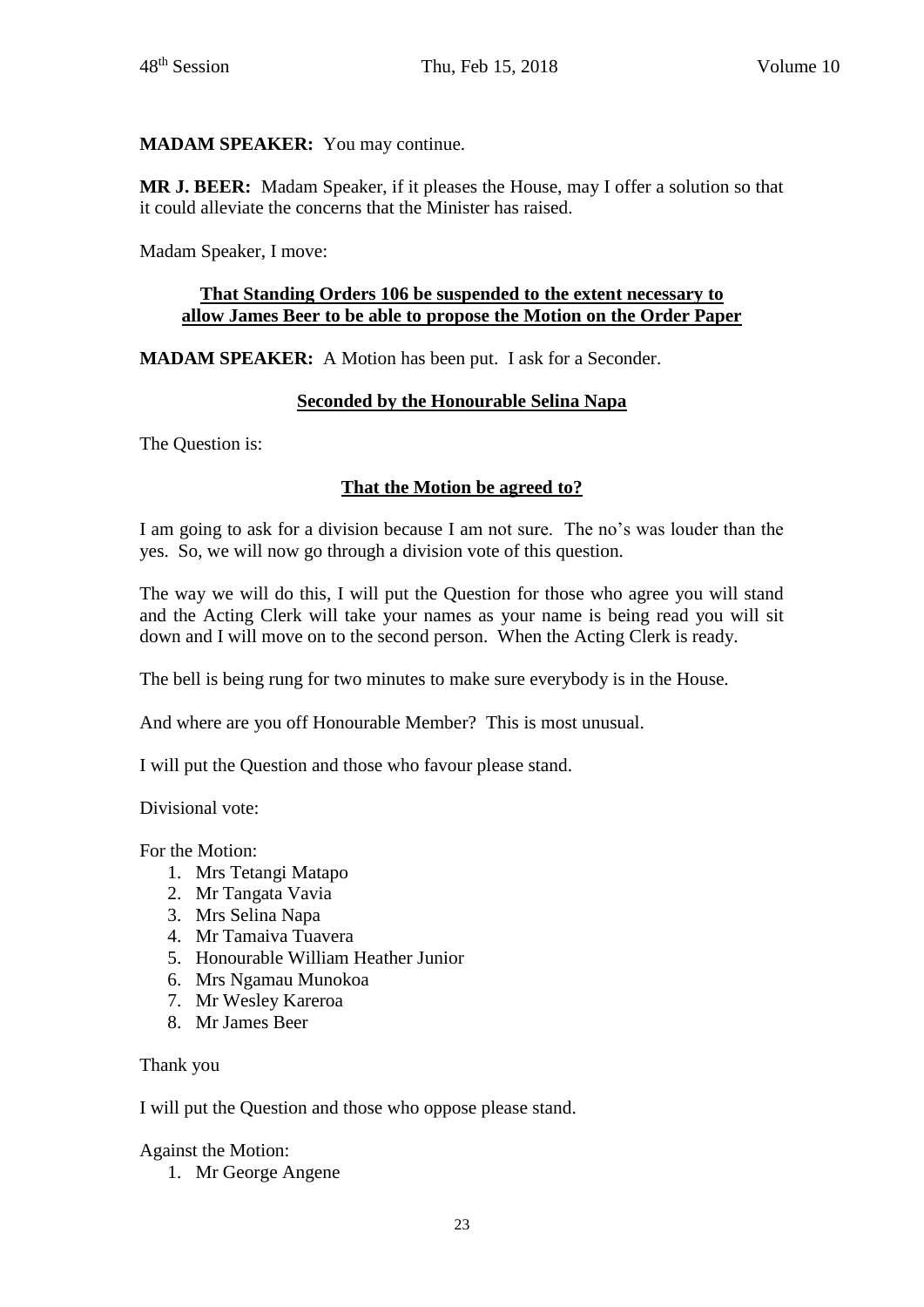- 2. Mr Toka Hagai
- 3. Mr Mona Ioane
- 4. Mr Toa Isamaela
- 5. Mr Rose Brown
- 6. Mr Tai Tura
- 7. Mr Tekii Lazaro
- 8. Honourable Nandi Glassie
- 9. Honourable Kiriau Turepu
- 10. Mr Willie John
- 11. Honourable Mark Brown
- 12. Honourable Henry Puna
- 13. Honourable Teariki Heather

Absent:

- 1. Honourable Albert Nicholas absent from Parliament sitting.
- 2. Mr Pumati Iseraela attended Parliament but was not in the House during the vote.
- 3. Mr Tony Armstrong referral to hospital in New Zealand.

Thank you

The result is, for those who agreed 8. Those who oppose 13

The no's have it.

So, the Motion has been defeated. So, we will now go on to, Presentation of Papers.

# **PRESENTATION OF PAPERS**

Presentation of Papers is from the Honourable Kiriau Turepu. Can I ask the Minister to present Paper number 140.

**HON. K. TUREPU:** Madam Speaker, I am honoured to present:

# **Parliament Paper No. 140 – Business Trade and Investment Board fees, Regulation 2018**

I now lay this on the Table.

**MADAM SPEAKER:** Thank you. We will go on to Orders of the Day now.

# **ORDERS OF THE DAY**

Orders of the Day, is the interrupted debate on the Second reading of the Maritime Zones Bill 2017.

I call on the Honourable James Beer who was last on the Floor yesterday to continue with the debate on the principles and merits of the Bill.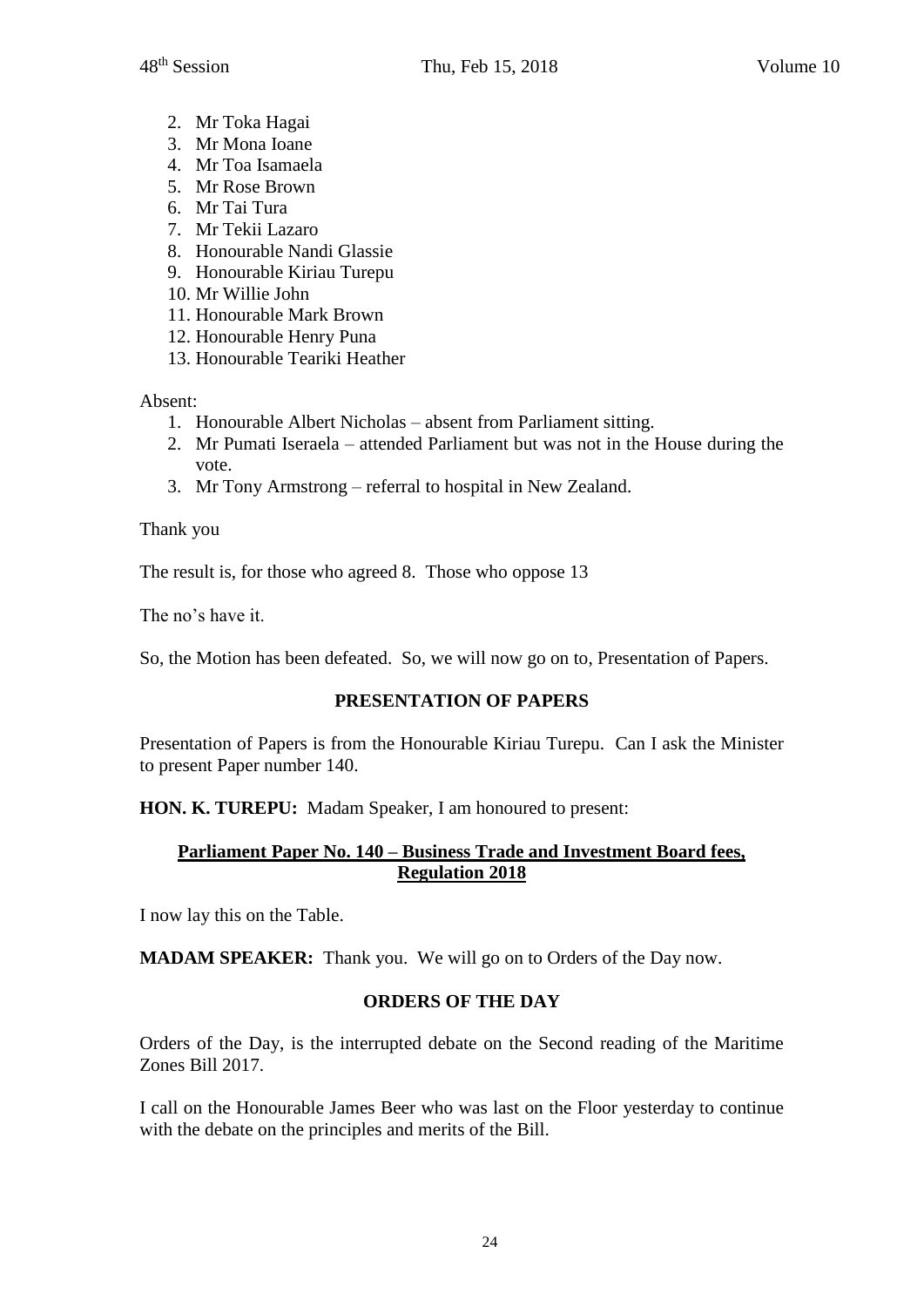**MR J. BEER:** I have a little bit more to add Madam Speaker other than to say that I am very pleased to see the Supplementary Order Paper in relation to this Bill brought again before the House.

It is heartening to see that there has been some people listening to my comments in relation to the Supplementary Order Paper that was prepared yesterday that had some minor flaws in relation to the year in which the Act was going to be passed. Of course Madam Speaker, that could have easily been rectified in the Committee but it make sense anyway as it has been dealt with in today's Supplementary Paper.

Yesterday, I spoke about the relationship of the Maritime Zone's Bill with the UNCLOS treaty which is the United Nations Conventional Law of the Sea and that treaty Madam Speaker deals with many, many issues, complex issues some of them that do not have much relevance to the Cook Islands.

Therefore Madam Speaker, on that note I take my seat and wish the best for this Bill into the hands of the Queen's Representative.

**MADAM SPEAKER:** Thank you very much and I see the Honourable Tuavera you have the Floor.

**MR T. TUAVERA:** Thank you Madam Speaker.

Before I start Madam Speaker if I could just indulge a few minutes to greet the people in my constituency.

Kia Orana to the people of Ngati Tangiia who are listening to our broadcast today. I am Captain Tama talking to you all today. You heard the questions that I raised with Government during the past few days and I hope things will transpire in the days ahead. Kia Orana again to all the people of Ngati Tangiia.

Secondly, I would like on behalf of our people in Ngati Tangiia to convey our condolences to all the bereaved families during the last few days. One is our Aunty Mama, for the passing away of your husband, Papa Errol Young and also to my good friend known as the Ninja.

I and my good friend Ninja were one of the crew members for the Vaka Teau-o-Tonga which sailed the ocean in 1995.

I have a story to share on this friend of ours. I was the treasurer on the Vaka Teau-o-Tonga when we sailed the Pacific islands back in 1995. And the arrangement was for every port we land I was to pay the crew.

When we arrived in Tahiti a popular singer by the name of Bartelomy visited our crew because they are related on the Atiu side. We had drinks together on the wharf. And I have paid them already and after a few drinks the crew fell asleep under a berry tree near the wharf.

The Ninja had purchased a new pair of jeans from his wages but when the Ninja woke in the morning after the party the pocket of his jeans was cut and the money was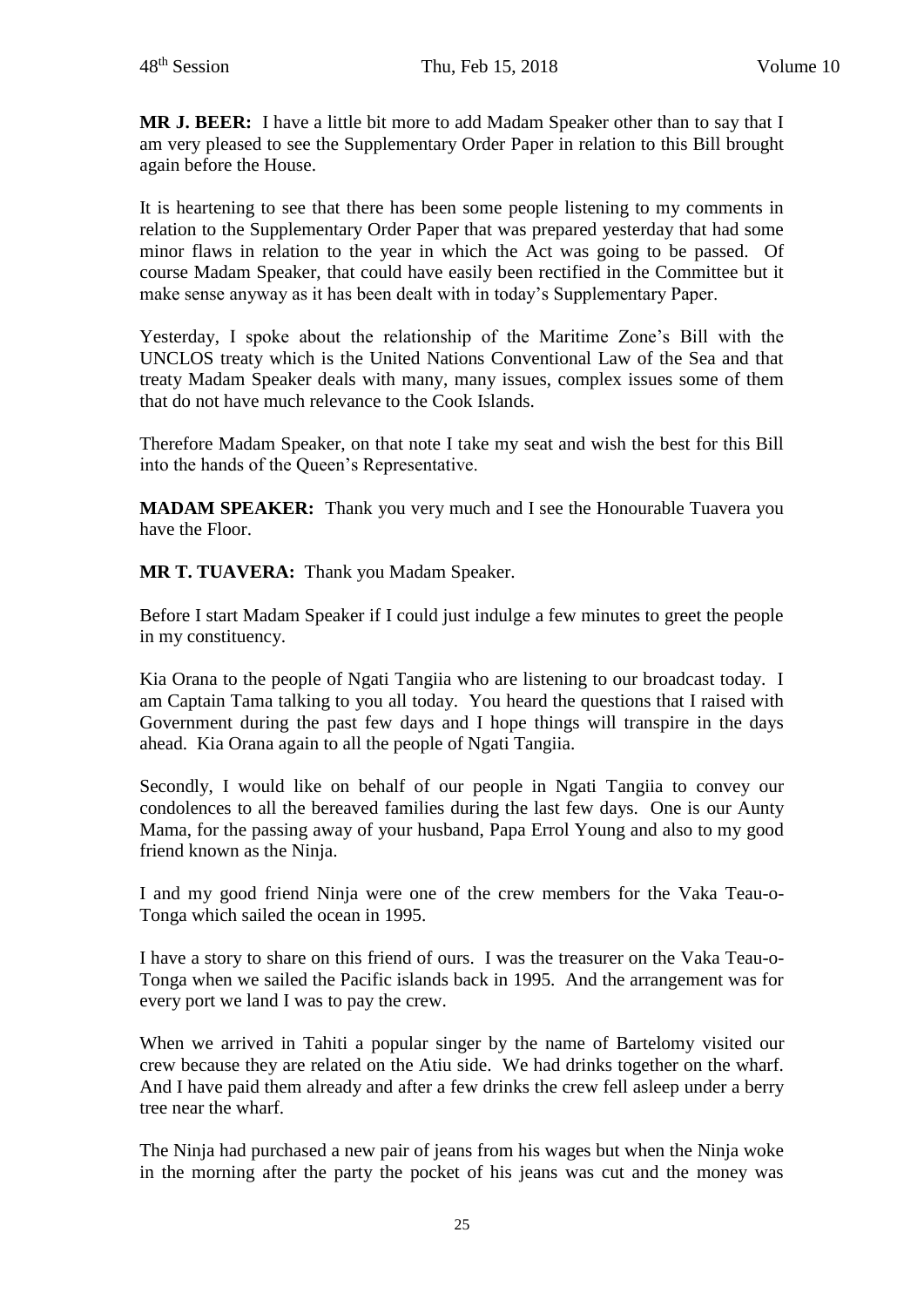taken. I told him you are a Ninja and by right no one should be able to touch you. The Ninja and I go back a long way and today he has passed on.

Madam Speaker, I come back to the Maritime Zones Bill. I can see that this is a complicated Bill for those who do not understand it. There are a few zones to show the zoning of the ocean starting with 12 nautical miles, 24 and then 200 nautical miles. In short Madam Speaker we all need to be a Marine scientist to understand this Bill. I mean we are looking at International Laws of the Sea, the geographical coordinates and geodetic of the sea.

Madam Speaker, I am a very good map reader and can find my position on land by doing a resection but at sea I am not a sailor boy.

I was about to say Madam Speaker that I was hoping that a map would be provided for this Bill. Although we have just received it I am thankful to the team for providing such map because I believe, a picture tells a better story.

One thing for sure is that there are amendments given before it was presented and I commend the team for bringing that up. It just goes to show that the Secretary of Marines have been working hard with his team in bringing this Bill into the House.

When I look at the map that was first presented to us and the map inside the new papers they gave us. It actually shows the zone belonging to the sovereignty of the Cook Islands which shows all of the 200 nautical miles around the whole of the Cook Islands. I could see that there will also be confusion when we come to the introduction that they gave us in the first paper from the workshop last week. But I am sure that this can be explained to everybody if need be.

I agree with previous speakers before me, Madam Speaker from the Opposition side. I would like to mention Sir Terepai Maoate, he is to be thanked for this effort of registration in The Hague to extend our sovereign waters by increasing our continental shelf in the Northern Group islands. Not just him but also Papa Arapati Henry and all those that carried out the good work during that time.

At the time Sir Terepai Maoate fondly known to many as Papa Pai, set off on this historical journey, I was based in Zurich, Switzerland. At the time I had some experts attached to our team regarding zoning and mapped the nodule mining in the sea. The poor man arrived late at night he had to leave at 6 am in the morning. So, we had six hours with him before he flew off the next morning to The Hague. May God rest his soul, to me he is a true father to this nation and not forgetting Papa Arapati and everybody else that has done a lot for this country.

Last week at our workshop, the presenter Myra Patai explained to us that we cannot hasten this process because it is for the United Nation to decide when will be the time for them or their committee to look at our submission. Requests like this sometimes takes up to 20 years before it is looked at. That it is a must that we keep it on the United Nation agenda so that we do not slide down the pegging order.

Madam Speaker, let us bask in the protection this Bill is giving us as a Sovereign nation. Let us look further into what we as a House can do to strengthen the Bill. So,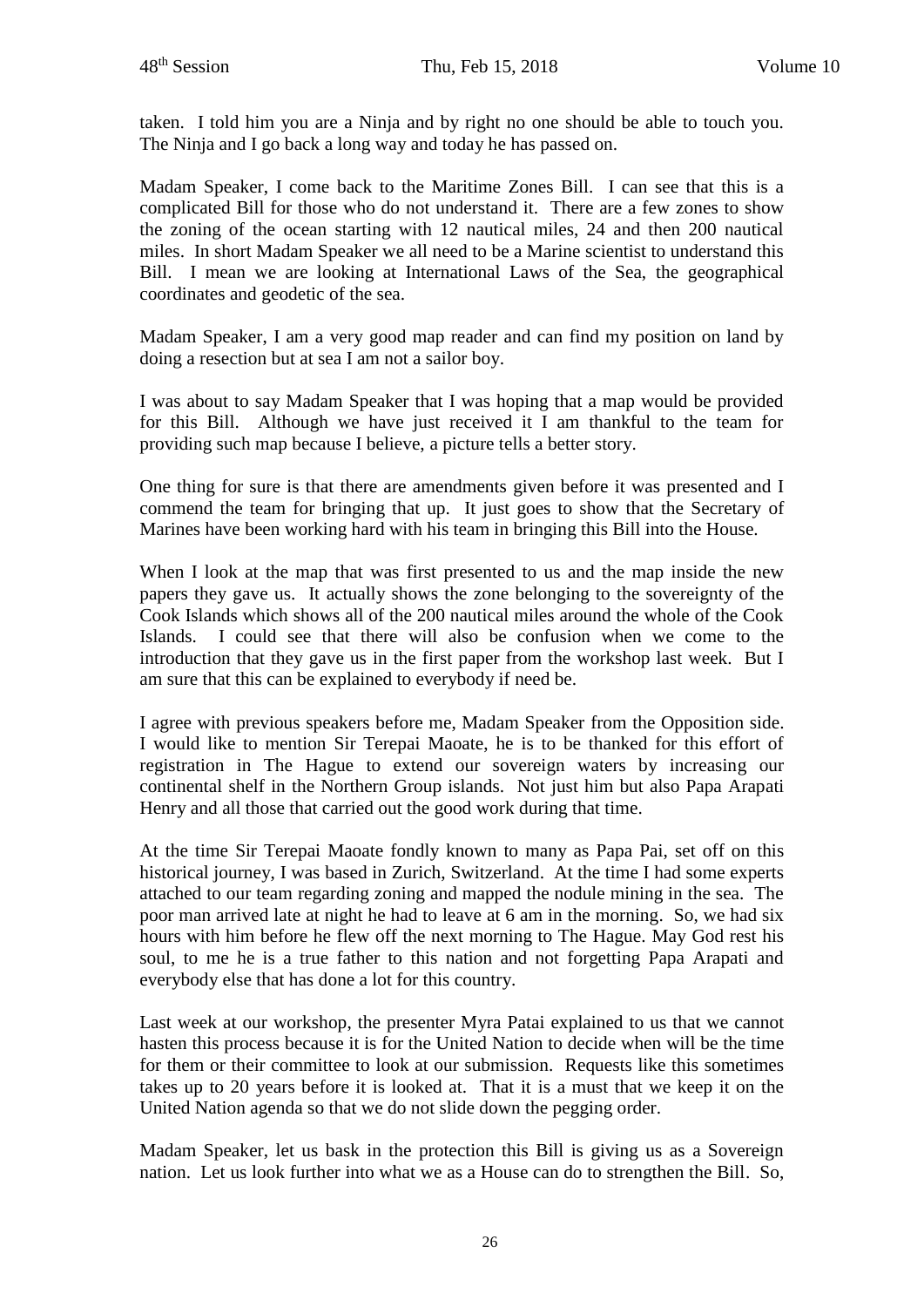that we do not find out later that there was a flaw that we could or should have done today.

I know a lot of Members in this House have agreed to this Bill but do we all understand the technical aspects of this Bill. Just to answer that, I hope we do because we were all at the workshop last week. This Government have for once helped the House understand a Bill that for my mind is the only Bill that I agree to one hundred percent.

If they want, to follow up on the increase of our continental shelf and to extend our sovereign waters in the north with the United Nations to do this through the Commonwealth Secretariat and this is just me saying to put this in with the same Select Committee as the Marine Resources Bill.

Just to finish off, Madam Speaker I think we all know that there is no Marine Zone Act 2017. If that can be corrected Madam Speaker and I say thank you for your time.

**MADAM SPEAKER:** Thank you Honourable Member, I see the Honourable Deputy Prime Minister.

**HON. T. HEATHER:** Madam Speaker I rise to express my support to the Maritimes Zone Bill. Here is the time where we give tribute to one of our own, Doctor Terepai Maoate, and there is a saying, we give credit where credit is due.

Madam Speaker I would like to pay tribute to one of our own sons because it is during his long time of service in the Ministry that these events took place. This gave rise to the opportunity for our former leaders to travel to the United Nations and other very important meetings of world leaders to table all our request.

It is the effort of this young Cook Islands man who is still employed in the Ministry today. This young man is Vaipo Mataora he was based in the survey division of the Ministry of Works at the time and he spent all his specialisation on the surveying of the continental shelf.

As the Minister for Infrastructure Cook Islands I worked alongside him and this is the time I observed the tremendous efforts that he put into these surveying activities. During his surveying project especially in the Pukapuka island area it was discovered through his efforts that 20 nautical miles have been unchartered on the world map.

One of the proposal that he put forward is to declare and have the harbours that we have on the islands and the jetty in Arorangi for these places on the nautical maps so that any ships and boats travelling through our waters which gets into distress can identify these as close ports to call in.

The designation of the 400 square kilometres of seabed which happens to be on the border between the Cook Islands and Tokelau it was through his work that it was confirmed that this area belongs to the Cook Islands. I wish to inform the House this young man has gone to Sydney to assist the work in Australia with the project being done with other pacific countries and very soon he will be assisting other countries as well in this kind of work.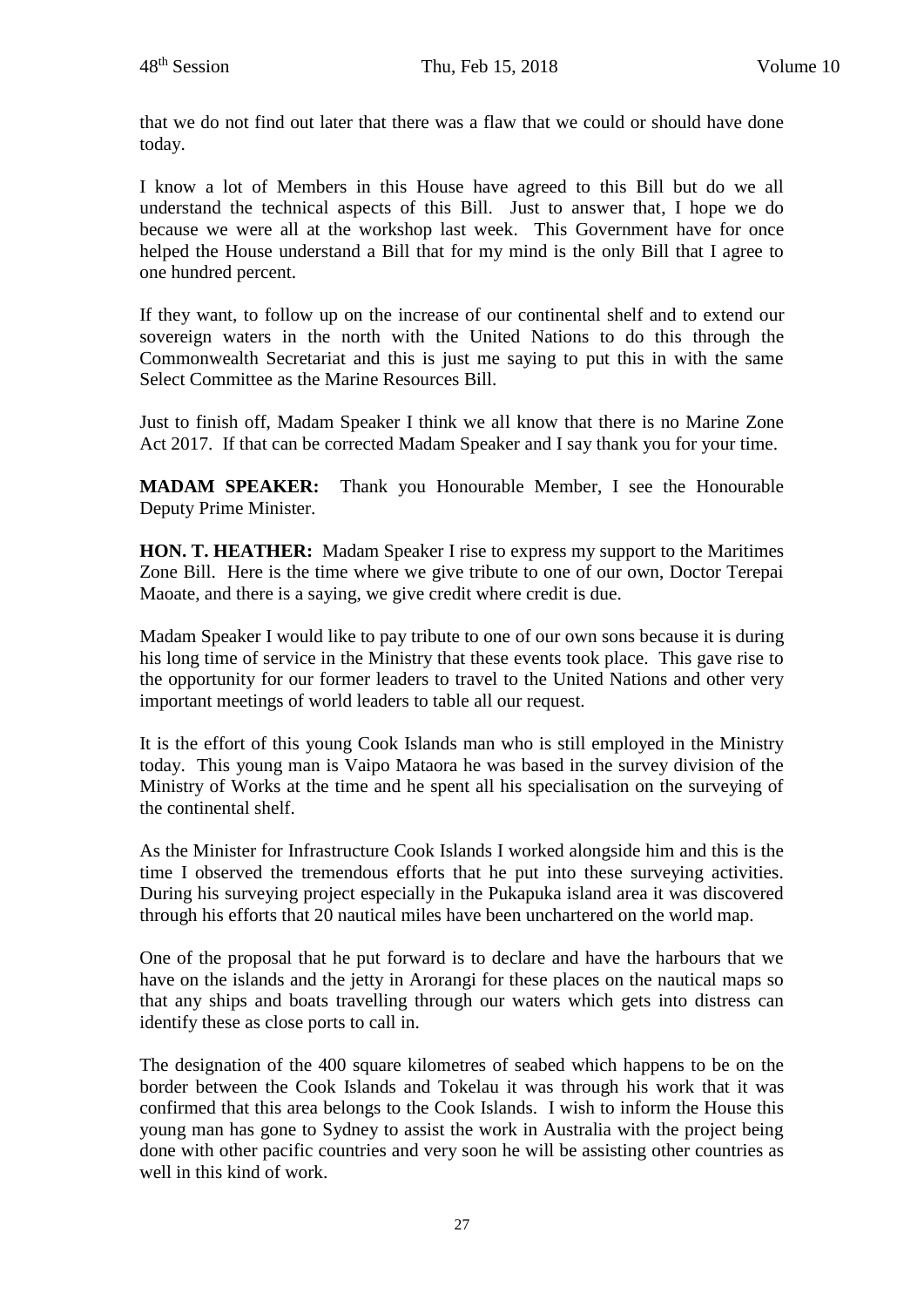Madam Speaker I would also encourage us to pay tribute to all those gone before us but at this time particular special acknowledgement to this young son of the Cook Islands for his efforts and also to everyone else who has contributed to this work.

**MADAM SPEAKER:** Thank you Honourable Minister and I see the Honourable Minister Kiriau Turepu.

**HON. K. TUREPU:** Thank you Madam Speaker and greetings to us all today. Kia Orana also to all our people listening to our debate today.

I wish to speak to our Maritimes Zone Bill before the House. I wish to express my appreciation together with previous Members to all those involved with the hard work in putting this important Bill together. If we were to achieve the claims of the extra zones around Penrhyn and Manihiki we will have more ocean area. Thank you to all the people involved in putting this marine claims and the Bill together.

We have earlier debated on the Marine Resources Bill and now this Maritimes Zone Bill. Last night I studied these two Bills and this is the thought that came to me – the officials who composed these two Bills should be commended for the perceptiveness in ensuring that these two Bills passage through Parliament together.

This morning I looked in the dictionary the meaning of the word "zone" or "zoning". The meaning of the words is border or limits and this would apply to an area either on land or in the sea.

When I looked at all the different Bills related to our marines, I saw that the Marae Moana Act have precedent over all the other Acts. It is good to see that there are relationships between these Acts, the Marine Resource Bill and the Maritimes Zone Bill and the Seabed Mining Act. There is some relationship between all these Acts.

I did not see any disadvantages and problems because all the various areas in zones is clearly itemised in each legislation. But the only depressing thing I see when I look back at our country today is that the zoning demarcation of our sea should have already been done a long time ago.

When I look at this legislation I see no infringement among them but in the development that is taking place on land there are some discrepancies that are taking place. But there is nothing much that we can do this time because the onus for the development of the land lies with the landowners not the Government and it is up to them to decide what to do with it. If they want to build on a certain area they can do so on our land. What I am saying is that the zoning should have been introduced a long time ago.

I have a Fijian friend who works in the Fijian land and survey department who I met here in Rarotonga and I asked him. What is the purpose of your visit to the Cook Islands? He told me he came to look at how the lands on Rarotonga should be zoned. I told him, "hey mate you came 10 years too late." Because today the arable land that is needed for agriculture has been taken for housing and this is going right into the future and there is no stopping it.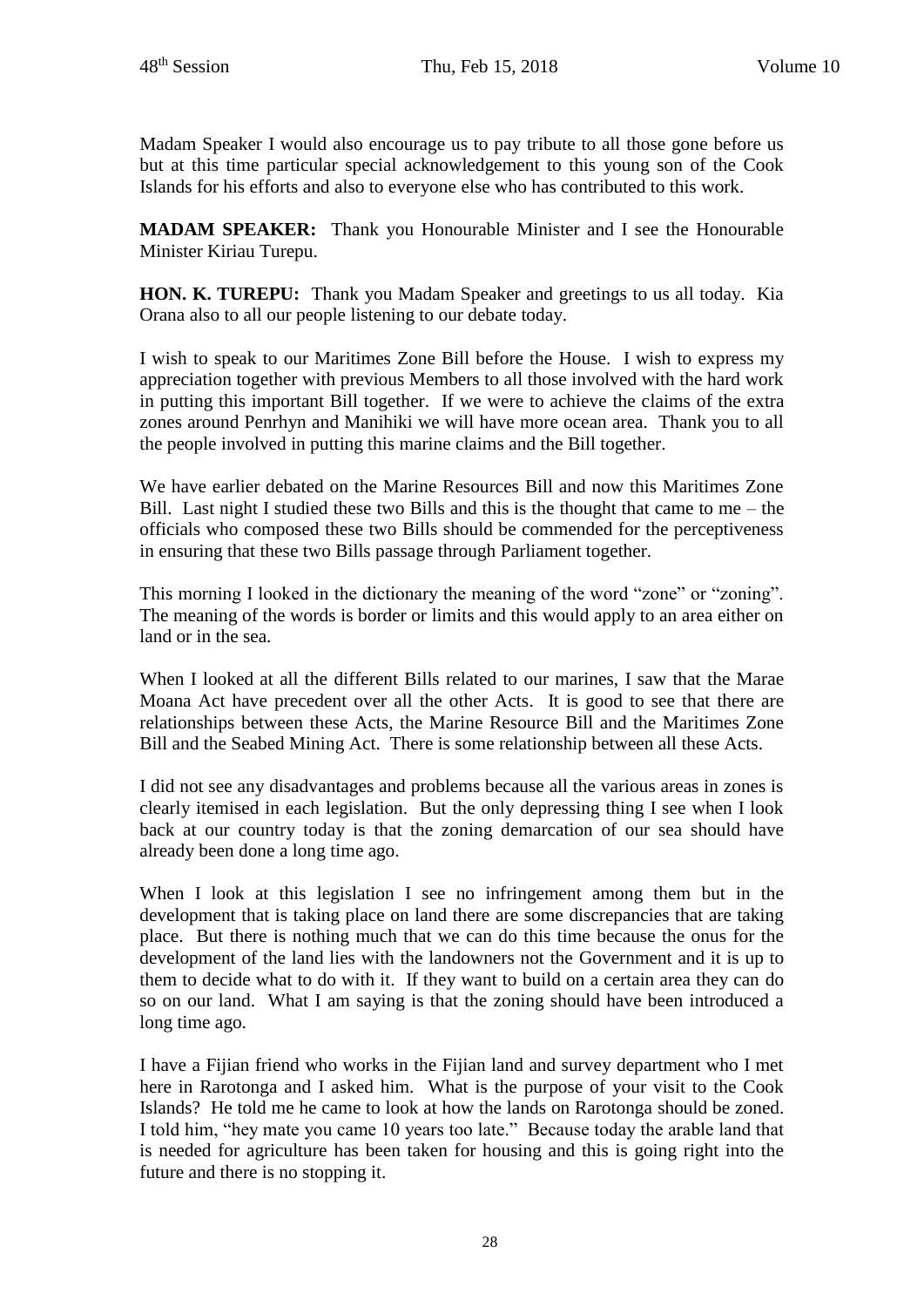It is really sad to see the land usage in our country today. There is no proper planning of it indicating areas for housing and the rich soil areas to remain for agriculture purposes.

That is the reason I pay tribute to those responsible for preparing these two Bills and brought them into Parliament at the same time for their vision in deciding what to do in terms of these zones. I take my hat off in respect of your good works.

I rise to express my views and give my full support to both of these two Bills. Thank you.

**MADAM SPEAKER:** Thank you Honourable Minister and I see the Honourable Member Rose Brown.

**MRS R. TOKI-BROWN:** Kia Orana Madam Speaker and to all your staff members. Kia Orana to our leader on our side and to our deputy leader. Kia Orana to the leader of the Opposition and to all of us in this Honourable House.

To our guests in the public gallery and to all our people listening to our radio, Kia Orana to you all.

Madam Speaker I rise to give my support to the Bill before the House and to express my views. Before I do so Madam Speaker, with your indulgence, please allow me to convey my greetings and words of condolences to family members in my constituency.

Firstly, to my home island Enuamanu, I extend words of condolences to our family member Rakeimata Tura Koronui who is also known to many of us as Uncle Ninja. To all the families and also to the people of Enuamanu, this is our loss because this gentleman served our island for a long time.

We all heard his eulogy, he was a former Island Secretary, Government Representative and before he passed away, he was a council member for the village of Mokoero. He was also a planter. I believe he was a talented person during his life.

I would also like to convey my condolences to Papa Cam and the family for the passing away of your dear wife Mama Tetauru. Mama Tetauru is a very strong supporter of Avatiu Club and she is known to many as Mama Eels. May the Lord comfort us during this time of grief.

I also extend condolences to the family of Papa Errol Young. May the Lord comfort us all during this sad time.

I will now come back to the Maritime Zones Bill before us. As with previous speakers my belief is that our fore bearers who have passed away, they who have spent time on introducing this Bill, and also looked for ways in zoning our ocean, I acknowledge them for what they have done.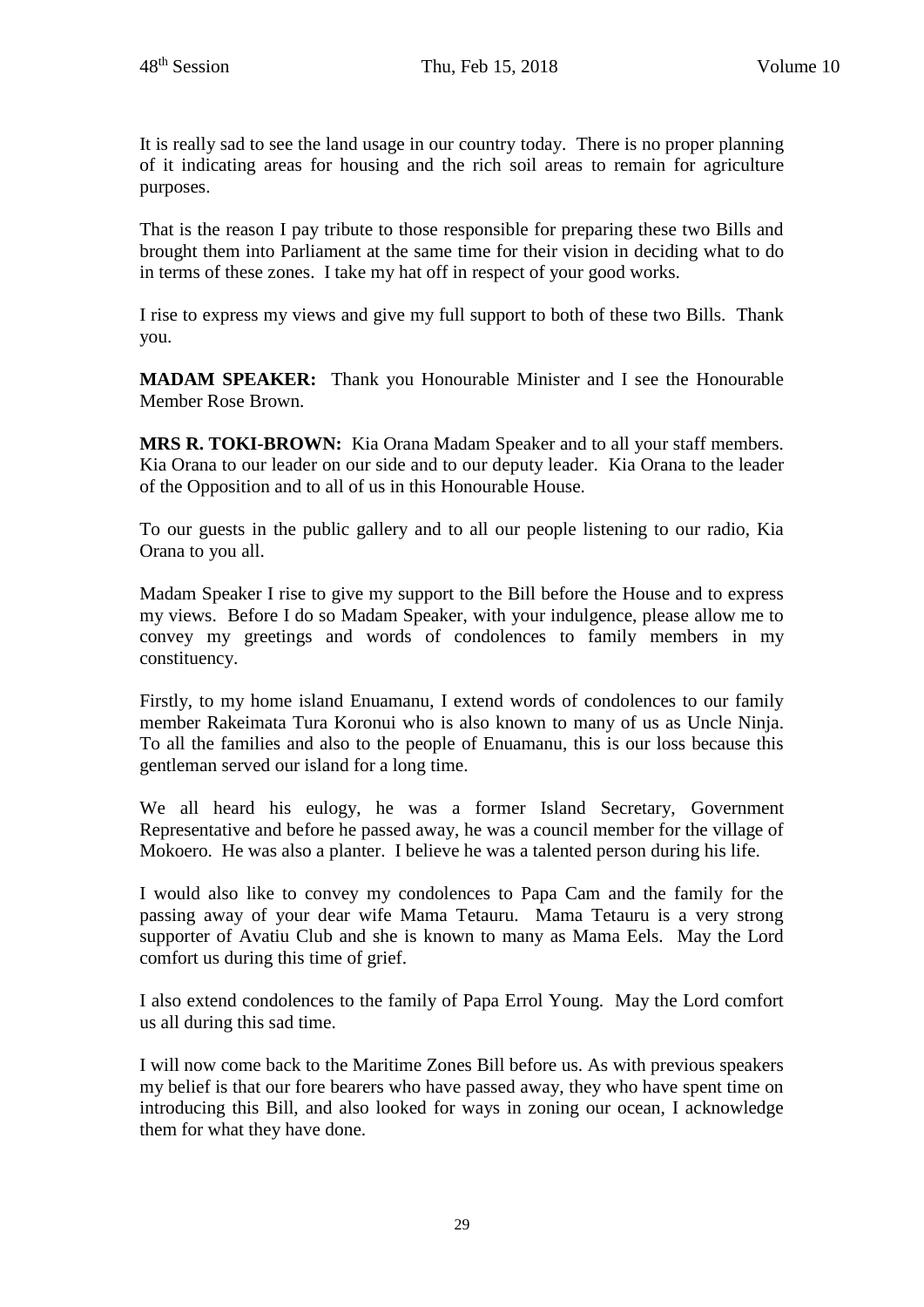I applaud the hard working staff in the Ministry of Marine Resources who is now carrying on this work to the end because we all believe it is them who are knowledgeable of the benefits for us today and for the future generation who will reap the benefits.

I am thankful to you for providing the map as the previous Members has commented it is helpful in showing the zones in the ocean. And for providing some amendments to the Bill before the House.

Madam Speaker those are my comments in supporting the Bill in the House, Kia Orana.

**MADAM SPEAKER:** Thank you very much, Honourable Member. If there is no further speakers? I will call on the Prime Minister to round and conclude. Excuse me Prime Minister. Are you wanting the Floor Honourable Member? I see the Honourable Selina Napa.

**MRS S. NAPA:** Kia Orana to all of us in this House this afternoon. Kia Orana to the Government, Prime Minister and Cabinet Ministers, Members of Parliament. Kia Orana to our children in the gallery Ben and your staff. The Parliament staff, the Leader of Opposition and Deputy and all of us Kia Orana.

At this time like previous Members who have spoken before, I on behalf of the people of Teimurimotia express our condolences to the households in the country who are going through bereavements, God bless us all.

To all the people in my constituency of Teimurimotia and Vaka Takitumu, Kia Orana in the Name of the Lord. We can see during this times we have the commencement of rugby league and netball games, May the sporting spirit be harmoniously present.

Here are my thoughts on the Maritime Zones Bill. I have a query, so I can understand the reason we are approaching the United Nations asking for zoning approval regarding the Northern Group islands extending further out of Manihiki and Mangarongaro.

As we look at this application, I would like the Minister responsible for the Bill, if he can explain to us regarding this zone, once this zone becomes part of the EEZ for the Cook Islands, what if it extends out to another country's ocean up in the north?

I am looking at the Exclusive Economic Zone and the different coloured lines, green for the outer limit of the exclusive zone, red for signed maritime boundary treaties, blue for territorial sea baseline of the Cook Islands. Even though the territorial baseline has been explained, I would like to request if the red and blue lines can also be explained in this map.

In this Bill I take note of Clause 19 regarding the rights of other States in the maritime zone and rights to travel through our boundaries.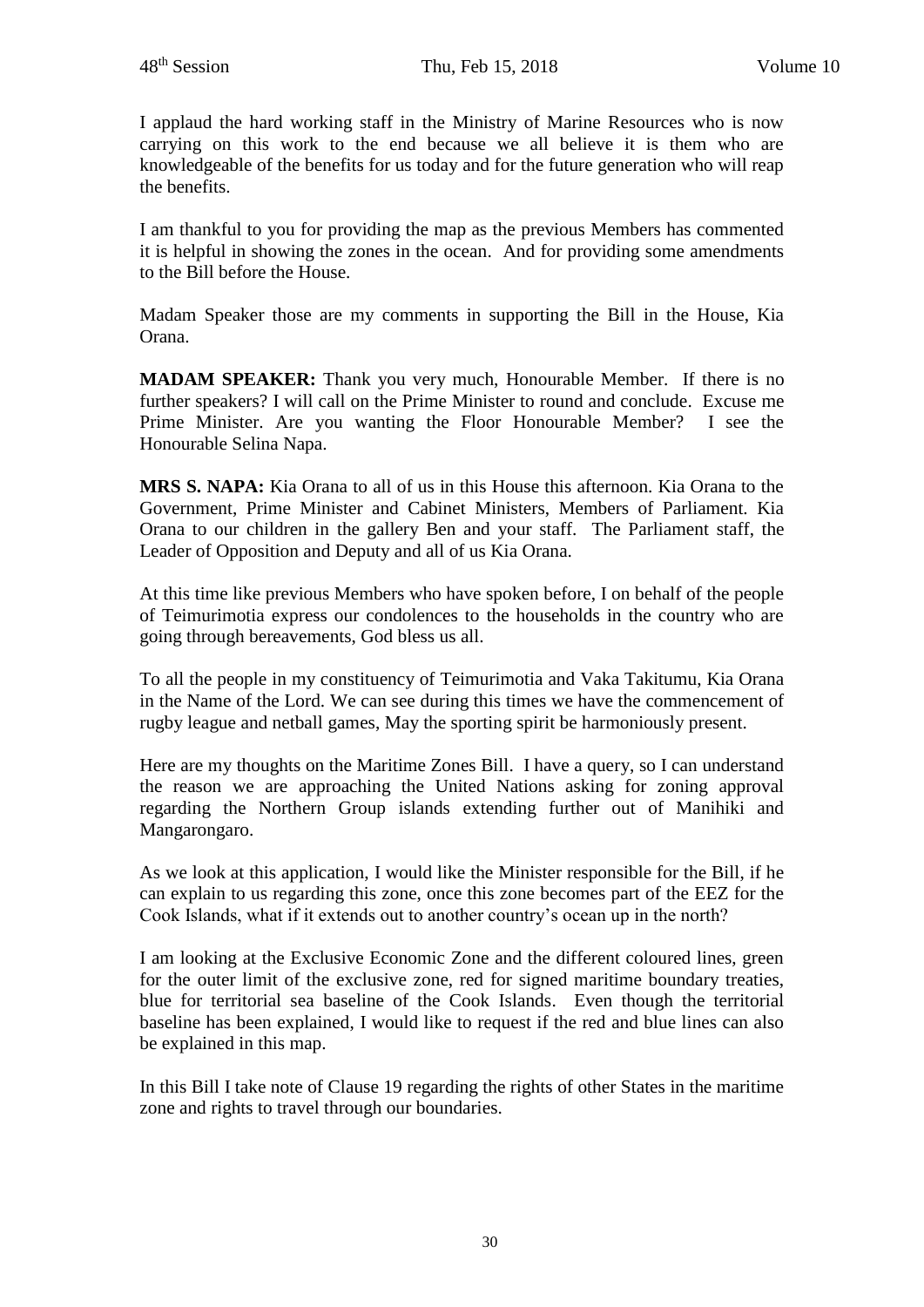I would like to request also some information or a response to the question of whether any foreign vessels travelling through our exclusive economic zones will be paying any fees to be allowed to travel through our zones.

I also notice in Clause 19, the activities relating to the laying of submarine cables onto the continental shelf even though we have agreed to these activities to go forward in our area of jurisdiction. I would like to ask whether there are any economic benefits that we can derive from this companies for the right to be able to lay this cables within our jurisdiction in terms of our ocean bed.

I have also asked a member of our team yesterday for an understanding whether the zoning activities or jurisdictions that takes place between the islands of Rarotonga, Aitutaki, Atiu and other islands, whether there are overlaps in the zoning for each of these islands.

The reason why I am saying this is because this part that we are applying to the United Nations outside of Penrhyn and Manihiki, I understand when the Marine explained to us that there is an overlap of water there with Kiribati and one other country I think American Samoa.

Whether there is a thing like that within our EEZ in the Cook Islands, where our water within each island overlaps each other. Like when Atiu is close to Aitutaki there is a boundary.

I suppose at the end of the day, it does not really matter whether our water overlaps because at the end of the day it is all part of the Cook Islands EEZ. The main thing here is that our outside boundaries be protected so no outsiders come into our ocean to fish without permission.

We are saying that this Bill goes hand in hand with the Ministry of Marine Resources Bill. I suppose while we are debating this there are people out there who are not really understanding what the depth of this Bill is.

Maybe it should go hand in hand with the Ministry of Marine Bill to the Select Committee and seeing that the Marine Resources Bill Select Committee has until 31 May to do the consultation, it is only a short while, this should actually go out with the Marine Resource Bill. I fully support the Maritime Zones Bill 2018.

**MADAM SPEAKER:** Honourable Members as there are no further speakers and we have a little bit of time I will ask the Prime Minister to please conclude on the debate on the principles and merits of the Bill.

**HON. H. PUNA:** Thank you very much, Madam Speaker for this opportunity to provide the conclusion of our debate and also to respond to some questions put forward by the Honourable Members. I will try to speak in our language.

Firstly, I would like to give thanks to the Members of this House for all the contributions they have presented in support of the Bill. I acknowledge the benefits of the workshop that have been done in the last week, so that the Members have shown that they understand the major components of the Bill but I concur with the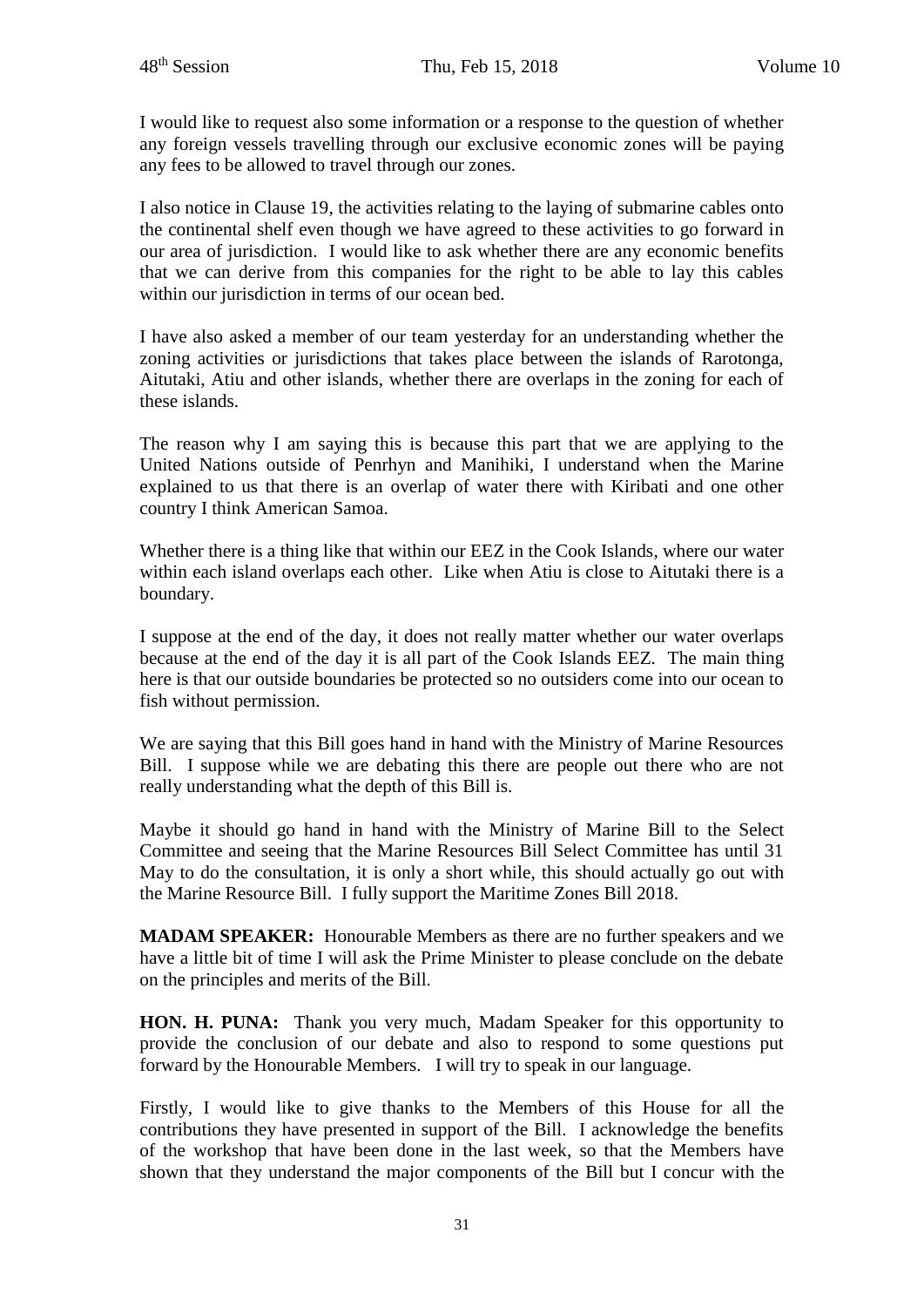views of the Members that our people who are listening in on this broadcast, those who are at home they need to understand very well the technical details of the Bill.

I also would like to acknowledge our staff of the Ministry of Marine Resources who are patiently waiting in the public gallery in case we have some pressing questions for them. It is very right and truly in our benefit that the Members have expressed their faith and confidence and acknowledgement of the contributions of our staff members in the preparation of this Bill.

Because of the importance of declaring to the international community our jurisdiction in terms of the various zones of our ocean it is highly necessary that our stipulations are clearly itemized by legislation.

I also wish to pay tribute to our fore bearers who have gone ahead of us in taking the initiative to have our boundaries properly declared.

I have received the actual statement by our late Papa Albert Henry and I would like to arrange for this to be copied and distributed to all the Members next time we meet because this was his vision at the time he attended and represented us at the United Nations meeting held in 1974 in Venezuela. It was recorded in the history of the United Nations that it was this particular statement presented by Papa Arapati that led to the initiatives relating to the declaring of the 200 nautical mile boundaries as economic exclusive Zones.

He did not just go to try and reap the benefits only for the Cook Islands. He went in to place a request for all of us on behalf of all the Pacific nations. I believe that that was the main reason why this request was granted. So, it is only right that each time we talk about any developments in our oceans we need to remember this elder Statesman of ours for his efforts. Because it was through him that this international community agreed that this area of ocean belongs to us.

I also would like to pay tribute to our former Prime Minister the late Dr Terepai Maoate because through him we were able to extend our continental shelf through a request that was submitted by him to the United Nations.

I am particularly proud because the extension of this continental shelf is located in the area surrounding our island of Manihiki. This is not the Pukapuka Plateau but the Manihiki Plateau. When we secure this right it will extend the benefits and the claims of our island of Manihiki to all the benefits of our nation.

At this time I would like to reiterate that our application is still valid and is sitting before the United Nations at this very time. Our Government is pursuing these applications and I am sure future Governments and future leaders of our nation will also do the same.

Madam Speaker, I would like to respond to the questions raised by the Honourable Selina Napa. Under the Law of the Sea referring to freedom of navigation it is common knowledge that all nations are able to travel freely through the ocean including the zones belonging to a particular nation.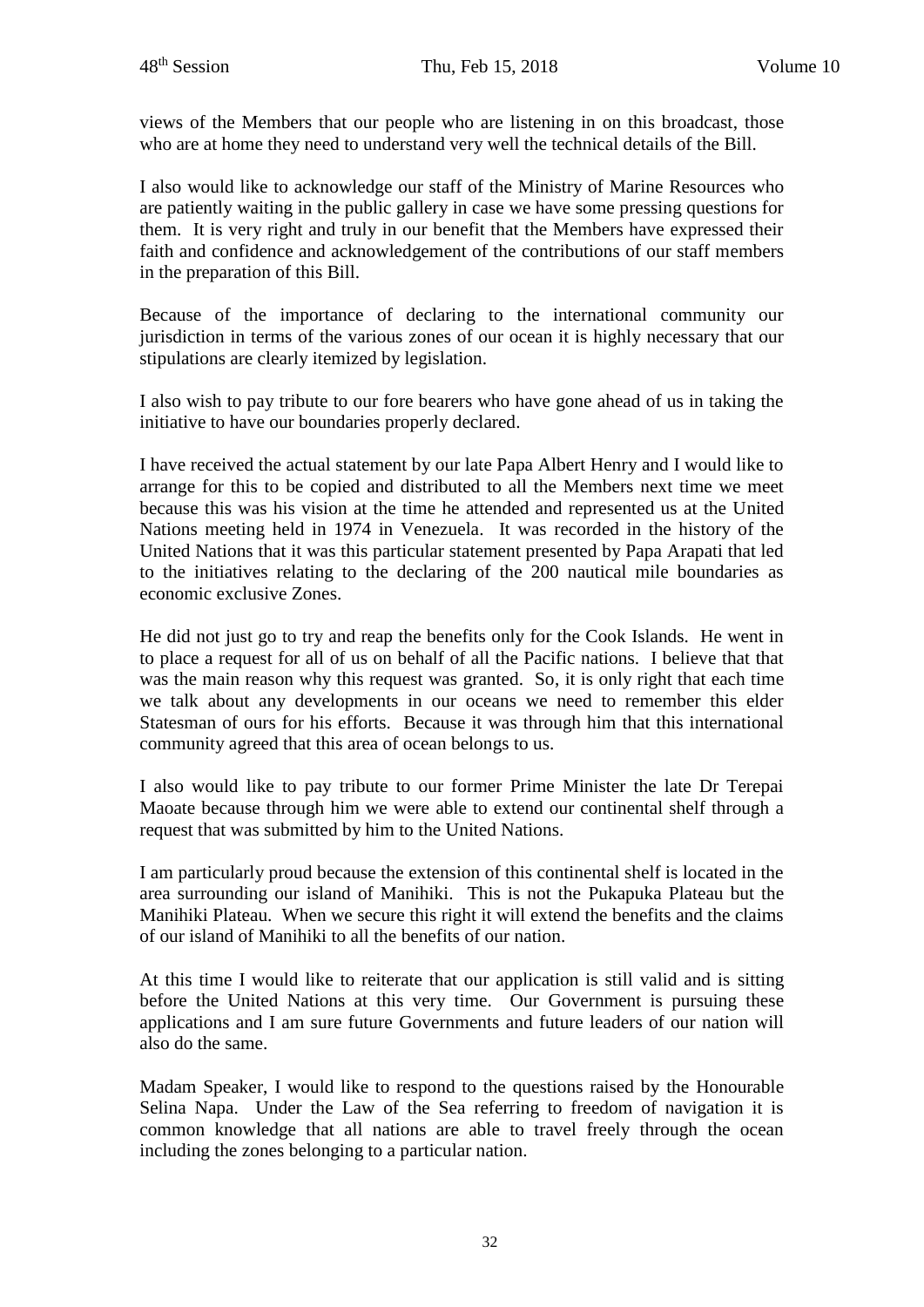There are vessels freely travelling between South America, Australia, Tahiti to New Zealand and they are all given the right to pass through our zones. We have no right to demand that they pay access fees.

**MADAM SPEAKER:** Honourable Prime Minister can I just ask you to please seek leave from the House for time to be extended say to five minutes for you to finish your speech please.

**HON. H. PUNA:** Yes that will be proper, Madam Speaker. Would it be proper for me to move that I be given an extra time

**MADAM SPEAKER:** You do not need to move you just seek approval for the House to allow you five minutes.

**HON. H. PUNA:** Can I please seek approval of the House to complete my wrap up remarks before we adjourn?

**MADAM SPEAKER:** As we are meant to be adjourning at 5 o'clock so the Prime Minister seeks leave to be extended to 5.05 for him to finish his speech. Is there any objections? I see the Honourable James Beer.

**MR J. BEER:** Madam Speaker, my understanding is that every question before this House must be put as a Motion and voted on so if the Minister wants to move a Motion to extend sitting time a question must be placed before the House.

**MADAM SPEAKER:** No, that is a Motion you put to a vote, this is to seek the approval of the House and we just need one person to object and that is gone but if there's no objection from the House we can continue to allow the Prime Minister to finish off.

So, is there an objection from the House?

**MR J. BEER:** Madam Speaker, I do object, tomorrow is Friday, there is more time for the Prime Minister to be able to wrap up then.

**MADAM SPEAKER:** In that case then the Leader of the House can put a Motion for the extension of time.

**MR W. JOHN:** Thank you Madam Speaker, I rise to move a Motion for this House to adjourn but in light of the issues that this House have gone through the last two days in regards to condolences and bereavements I wish to move:

## **That this House adjourn until Monday at 1.00 p.m.**

**HON. H. PUNA:** Madam Speaker, I second the Motion. Can I speak briefly to the Motion please?

**MADAM SPEAKER:** That was not the Motion I was expecting but however if that is the Motion on the Floor I seek a Seconder.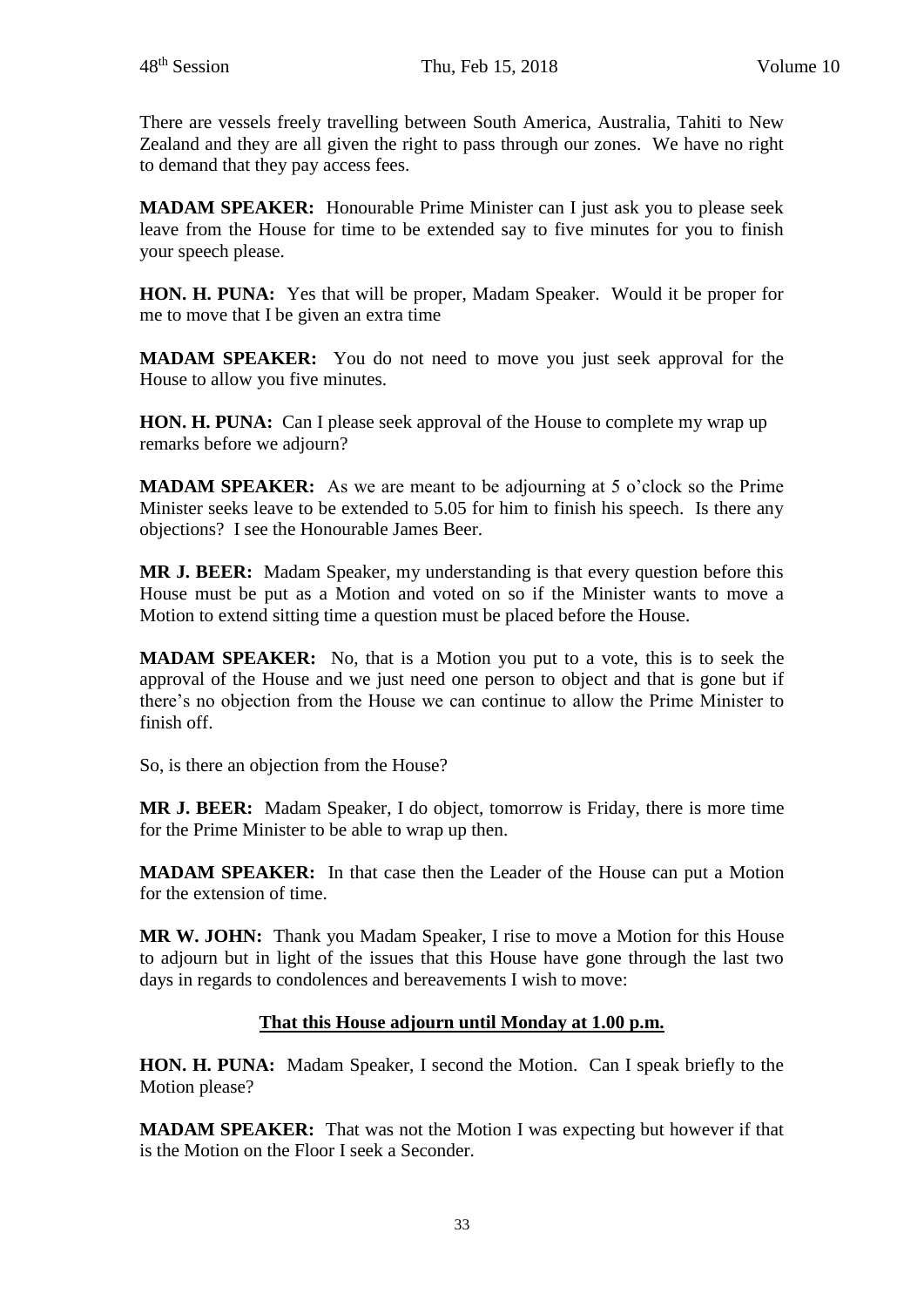# **Seconded by the Honourable Prime Minister Henry Puna**

The Motion is:

# **That the House adjourns till Monday**

**HON. H. PUNA:** Yes, I was hoping that the Motion will be to give me enough time to complete my wrap up but I think the Leader of the House wants to go home.

Madam Speaker in seconding the Motion I wish to advise the House that I have a quiet chat with the Leader of the Opposition yesterday. We have various bereavements and funerals tomorrow and some engagements involving some of our Members of Parliament including myself to the Prefect dedication of Tereora College at 11 o'clock in the morning.

I proposed to the Leader of the Opposition that we perhaps adjourn now until Monday afternoon. And also given we do not have any proxy system in place yet to allow the House to sit without full complement I stand to support the Motion.

**MADAM SPEAKER:** Thank you and I see the Honourable James Beer.

**MR J. BEER:** Thank you, Madam Speaker I would like to speak to the Motion. Although the Prime Minister has generously allowed us some leverage in this regard in relation to adjourning until Monday.

We had thought that perhaps in a gentleman's agreement that that would be possible but Madam Speaker I was so looking forward to tomorrow so I could hear the Prime Minister continue his speech on the Maritime Zones Bill and these good people Madam Speaker sitting in the gallery who have got a lot of work to do are sitting there patiently will have to come back on Monday to continue this.

I just heard the Minister for Health say, it is none of your business. I am sad to hear that Madam Speaker because as a Minister for Parliament the responsibility is to give Parliament as much time and as much opportunity to debate the Bills that are before the House.

And taking consideration for our friends in the gallery I thought to myself let us give them the opportunity to finish this off tomorrow but if the vote goes against us that is the vote of Parliament, that is the wish of Parliament but I register my concern thank you.

**MADAM SPEAKER:** Honourable Members, as we have expired our time I will put the question. The Question is:

## **That the Motion be agreed for adjournment till Monday afternoon and as our regular starting time is 1.00 p.m, Parliament is adjourned till 1.00 p.m on Monday, 19 February 2019.**

# **Motion agreed to**